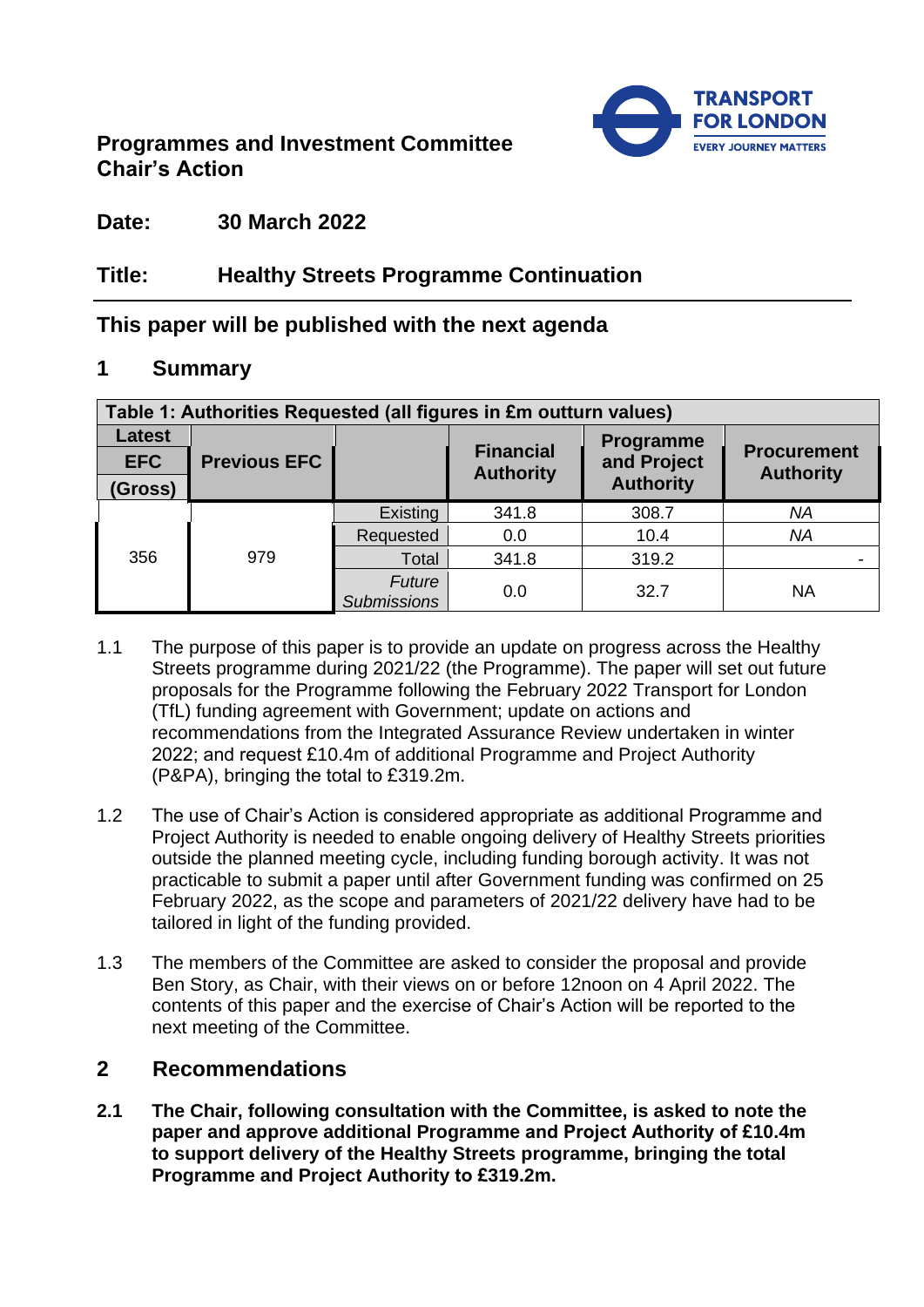# **3 Background**

- 3.1 The Committee approved £67.4m of Programme and Project Authority on 21 July 2021 for the continued delivery of the Programme following the June 2021 funding agreement with Government. Using this funding the Programme has delivered some important active travel, safety and bus priority outcomes (collectively called Healthy Streets) during the first half of the financial year continuing progress towards TfL's decarbonisation, safety and health objectives. However, Healthy Streets has necessarily progressed as a significantly curtailed programme, with approximately half of pre-pandemic funding levels (on a pro-rata basis).
- 3.2 The funding agreement with Government on 25 February 2022 included a requirement for the Programme to set aside £50m for Active Travel projects by the end of the fourth funding period on 24 June 2022. The programme for this period and beyond will partly be a continuation of projects committed in 2021/22 (within the financial allocations to date), as well as new commitments arising from the 25 February 2022 funding deal. The Programme will continue delivery of the Mayor's Transport Strategy (MTS), aligning with the objectives and outcomes set out in the Vision Zero Action Plan Progress Report, the new Bus Action Plan and the Walking and Cycling Action Plans.

# **4 Healthy Streets: our programme and funding context**

- 4.1 The Healthy Streets Approach is a system of approaches and strategies to incentivise Londoners to use cars less and walk, cycle and use public transport more. The programme plays a central role in the delivery of the MTS; firstly for 80 per cent of journeys to be walked, cycled or on public transport by 2040; and secondly to eradicate deaths and serious injuries from our roads by 2041.
- 4.2 The funding received in 2021/22 to further progress Healthy Streets has mostly come from Government as part of the June 2021 funding agreement. This funding was set aside to deliver Active Travel enhancements which will achieve a stepchange in cycling and walking in line with the Department for Transport's (DfT's) Gear Change strategy [\(www.gov.uk/government/publications/cycling-and](http://www.gov.uk/government/publications/cycling-and-walking-plan-for-england)[walking-plan-for-england\)](http://www.gov.uk/government/publications/cycling-and-walking-plan-for-england). Oversight from the DfT has been a condition of the funding, requiring TfL's Healthy Streets team to report delivery progress and funding allocations to the Active Travel Oversight Group (ATOG) each fortnight.
- 4.3 TfL and our borough partners recognise that the Programme requires long-term funding certainty to ensure our continued investment in Healthy Streets is as efficient as possible. Our prioritisation techniques are cognisant of the current uncertainty and we have adapted our approach to delivery, where possible, to maintain momentum - even where long-term financial commitments are not possible. This has included delivering projects in sections; whilst recognising such an approach may not always achieve economies of scale or deliver the full benefits of a larger scheme, it does maintain momentum of increasing Healthy Streets outcomes for London.
- 4.4 Project teams have embedded lessons learnt from delivery of the London Streetspace programme (LSP), enabling similar benefits to be delivered at lower cost – for example, the use of "light" segregation on cycle lanes; an example of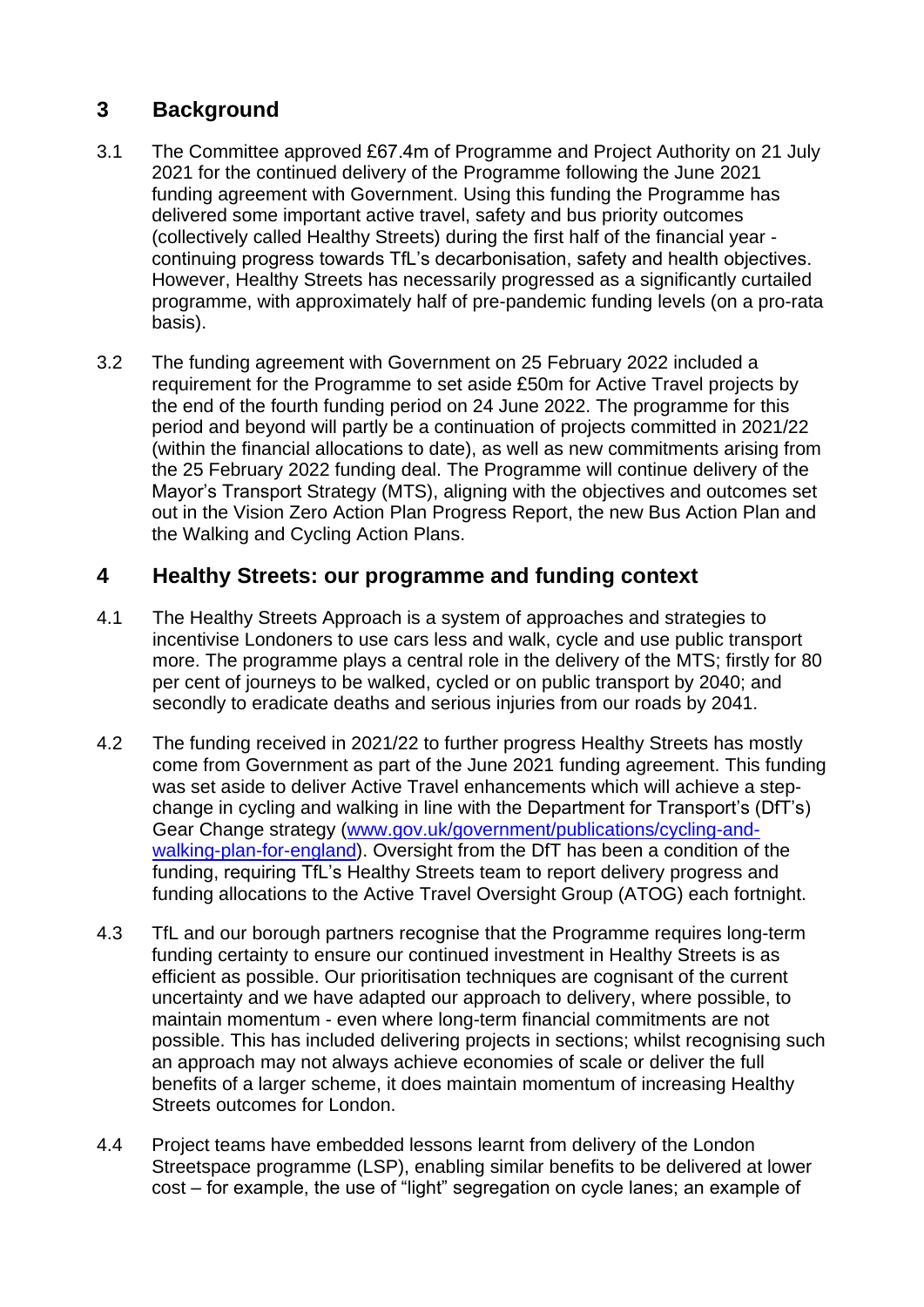this is the hybrid design in construction on Cycleway 9 Hammersmith Gyratory, which represents a circa 50 per cent reduction in construction cost compared to the original design.

4.5 The funding for Healthy Streets major enhancement schemes (delivered under the Transformational sub-programme) remains uncertain and is dependent on a long-term funding settlement with government. Design and development work has continued, given strong stakeholder support for schemes and their role in London's growth and recovery from the pandemic. The main focus in this period has been on progressing those major schemes where third party funding is secured, such as Tolworth and Nine Elms; or potentially available, such as accessing the DfT Major Road Network fund for Wandsworth and Catford Town Centre schemes.

## **5 Summary of Healthy Streets investment in 2021/22 against plan**

- 5.1 Our approach to delivery of the £100m allocation for Active Travel was intended to maximise on-street delivery, as well as ensuring designs are developed and ready when further funding becomes available. Our plan has been to bring forward smaller sections of well-developed larger schemes, where the case for Healthy Streets improvements is strong, or to develop "quick wins" which would tackle safety concerns in a location, ahead of a longer-term and more transformative schemes being developed.
- 5.2 Delivery has taken place across the Programme in line with the commitments made in the paper submitted to the Committee in July 2021. A summary of key highlights achieved against our original plan and budget is set out in Appendix one.
- 5.3 The outcomes of our Healthy Streets investment are demonstrated through individual scheme monitoring, and at a high level in the recently published  $14<sup>th</sup>$ edition of the Travel in London report [\(www.tfl.gov.uk/corporate/publications-and](http://www.tfl.gov.uk/corporate/publications-and-reports/travel-in-london-reports)[reports/travel-in-london-reports.](http://www.tfl.gov.uk/corporate/publications-and-reports/travel-in-london-reports) This showed that:
	- (a) while the total number of trips made in 2020 decreased dramatically as a result of the pandemic, the proportion of journeys cycled increased by 48 per cent - and the proportion of Londoners living within 400m of a cycle lane increased by eight per cent since 2019 (750k more Londoners);
	- (b) an independent report [\(www.tfl.gov.uk/corporate/publications-and](http://www.tfl.gov.uk/corporate/publications-and-reports/cycling-and-walking)[reports/cycling-and-walking\)](http://www.tfl.gov.uk/corporate/publications-and-reports/cycling-and-walking) commissioned by TfL has shown that for the first time Black, Asian and minority ethnic Londoners are as likely to have cycled in the last 12 months as White Londoners;
	- (c) recent data shows that bus speeds are still higher than pre-pandemic levels, albeit in the context of slightly reduced general traffic levels; and
	- (d) these trends set the stage for future investment to make it easier and safer to use active and sustainable modes to travel in London.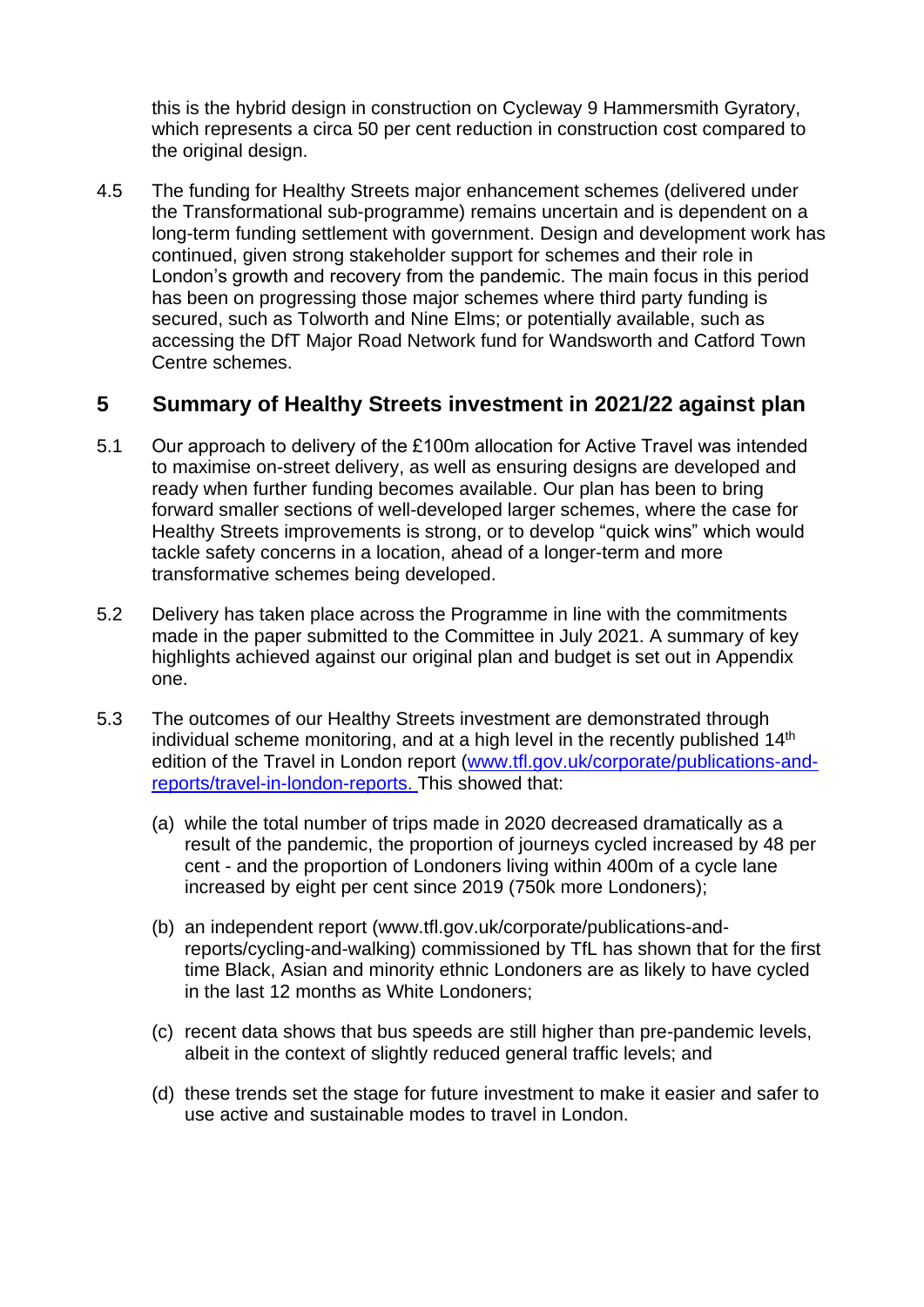

**Image 1: C4 Evelyn Street construction Image 2: Nine Elms: new cycling links** 



**connecting Northern Line Extension** 

## **6 Planned Healthy Streets investment as part of this submission**

- 6.1 The future Healthy Streets programme continues to support a green recovery from the pandemic, and create opportunities for safe, active travel on London's streets. Vision Zero policies and objectives remain a core driver for the future programme, to continue efforts to reduce road danger for vulnerable road users across both the TfL road network and borough roads.
- 6.2 As an enhancements programme in a financially constrained climate, it is critical that we continue to drive value for money – maximising efficiency for our highest priority projects that deliver against the TfL Long Term Capital Plan and contribute to the MTS. We are doing this by:
	- (a) developing data-led programmes to ensure the right schemes are developed in the right places across the network. This approach enables a designation of strategic networks where we will prioritise investment to resolve specific safety challenges, or achieve the best outcomes for specific road users, such as bus passengers or cyclists thereby maximising the potential for increased revenue or maximising modal shift to more sustainable transport options;
	- (b) embedding the lessons learnt from the LSP programme around delivering more affordable schemes with temporary materials to optimise the return on investment and considering further experiments where on-street measures can be evaluated in the operational environment; and
	- (c) reviewing benefits realisation data from delivered schemes, to ensure future infrastructure is designed in a way that has the best chance of delivering anticipated benefits. For example, the Safety, Health and Environment Directorate has recently quantified the "cost to save a life" metric, which we can use to benchmark the relative efficiency of schemes in delivering benefits against this metric.
- 6.3 The current investment portfolio is based on customer demand scenarios which are inherently uncertain due to the impact of the coronavirus pandemic on travel patterns. However, the key trends identified indicate an increase in cycling and pedestrian mode share and a faster return to close-to-normal car usage than other modes [\(www.tfl.gov.uk/corporate/publications-and-reports/travel-in-london](http://www.tfl.gov.uk/corporate/publications-and-reports/travel-in-london-reports)[reports\)](http://www.tfl.gov.uk/corporate/publications-and-reports/travel-in-london-reports). In relation to Healthy Streets these trends only amplify the justification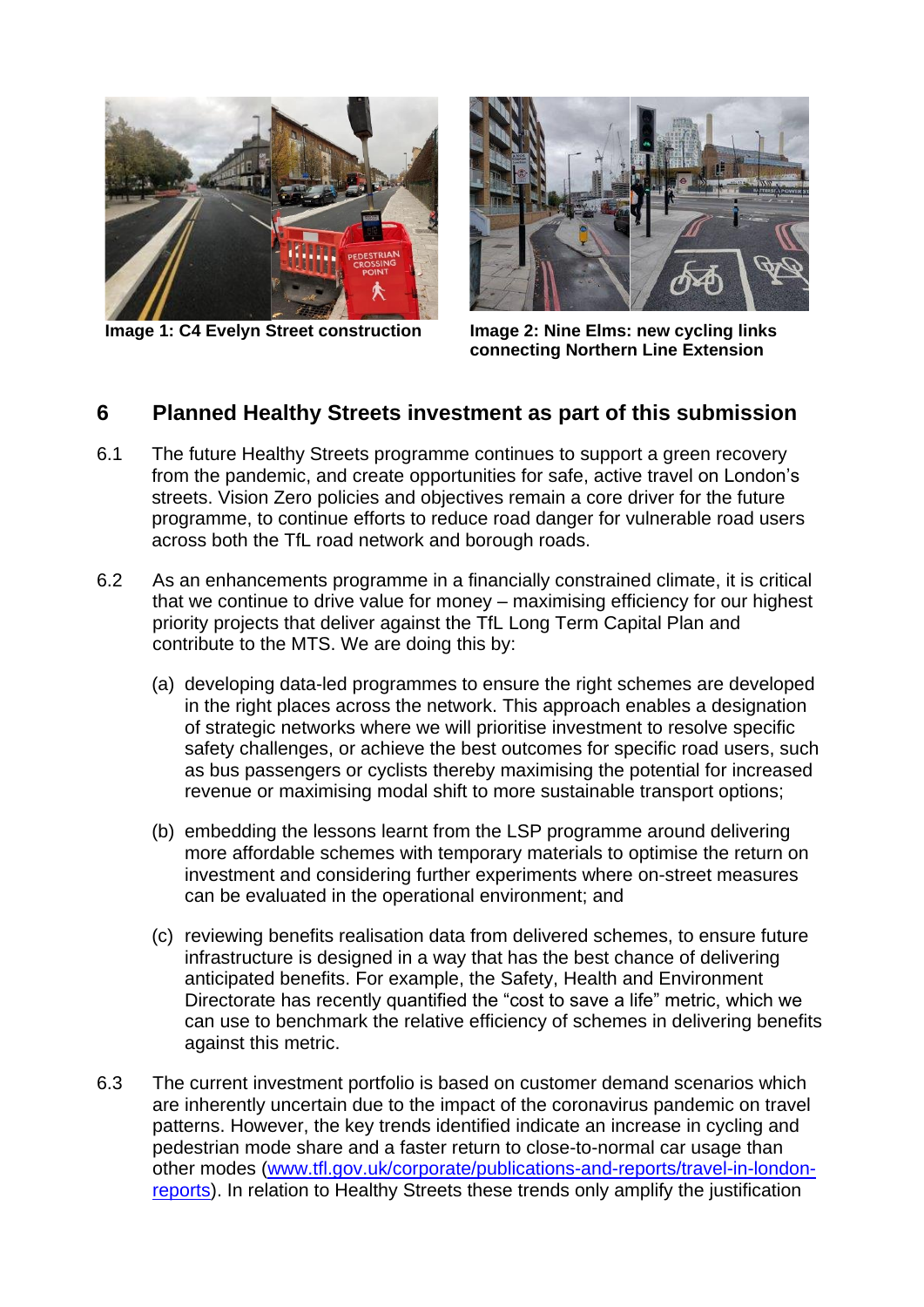for more investment in cycleways, safer junctions and crossings for vulnerable users and the need for bus priority measures to enable quick bus progression.

6.4 The additional funding will enable us to continue some delivery across all the subprogrammes in the Healthy Streets Programme. Our methodology to prioritise this short-term funding allocation is set out in Appendix two. It that factors in projects on the ground, contractual commitments, new high priority scheme commitments, and borough funding.

## **7 Key challenges, opportunities and lessons learnt**

- 7.1 The most significant Programme challenge is presented by the lack of long-term funding certainty for TfL generally and, specifically, the Healthy Streets Programme. The healthy street objectives are closely aligned with national objectives and the direction set at COP26. They are: to clean up London's air; help people stay safe, fit and healthy; improve inclusivity and equity; and prevent a car-led recovery from the pandemic.
- 7.2 TfL's ability to deliver these long-term objectives will be subject to the quantum, duration and conditions of any funding, and any required prioritisation and phasing of investment. This means that the scale and pace of projects in the Healthy Streets Programme will need to remain flexible and dynamic. The funding uncertainty provides a further challenge when allocating funds to boroughs to deliver active travel projects. Short-term funding agreements make it more challenging for them to mobilise project design and delivery teams, and retain engineering, transport planning and project management talent in a competitive labour market. The Borough transport officers' lead body, the London Technical Advisory Group, has made this clear to the DfT directly.
- 7.3 In 2021/22, the DfT allocated £100m budget was based on commitment only. This meant that a work bank management process could not be undertaken to drive efficiency. Therefore, individual project delays led to slippage against the original £100m profile (as there were no new commitments that could be brought forward). If a long-term funding agreement can be reached, we would seek to reinstate a work bank management approach to ensure we are able to deliver our full budget for 2022/23. Within this programme external factors such as unresolvable stakeholder objections, supply-chain constraints or delays in granting work permits due to operational considerations can impede delivery of Healthy Streets outcomes – a work bank approach can mitigate this and ensure that a range of outcomes, commensurate with the annual budget, are still achieved each year.
- 7.4 Further cost pressures have been identified on the Old Street project since the forecast was provided by our supplier in January 2022. Risks include increases in costs due to constrained availability of materials, unforeseen complexities with the temporary site works, and additional resources working more shifts have been needed to complete the works. This has led to a potential cost pressure of £4.2m, meaning the estimated final cost (EFC) would rise to £116.3m if realised.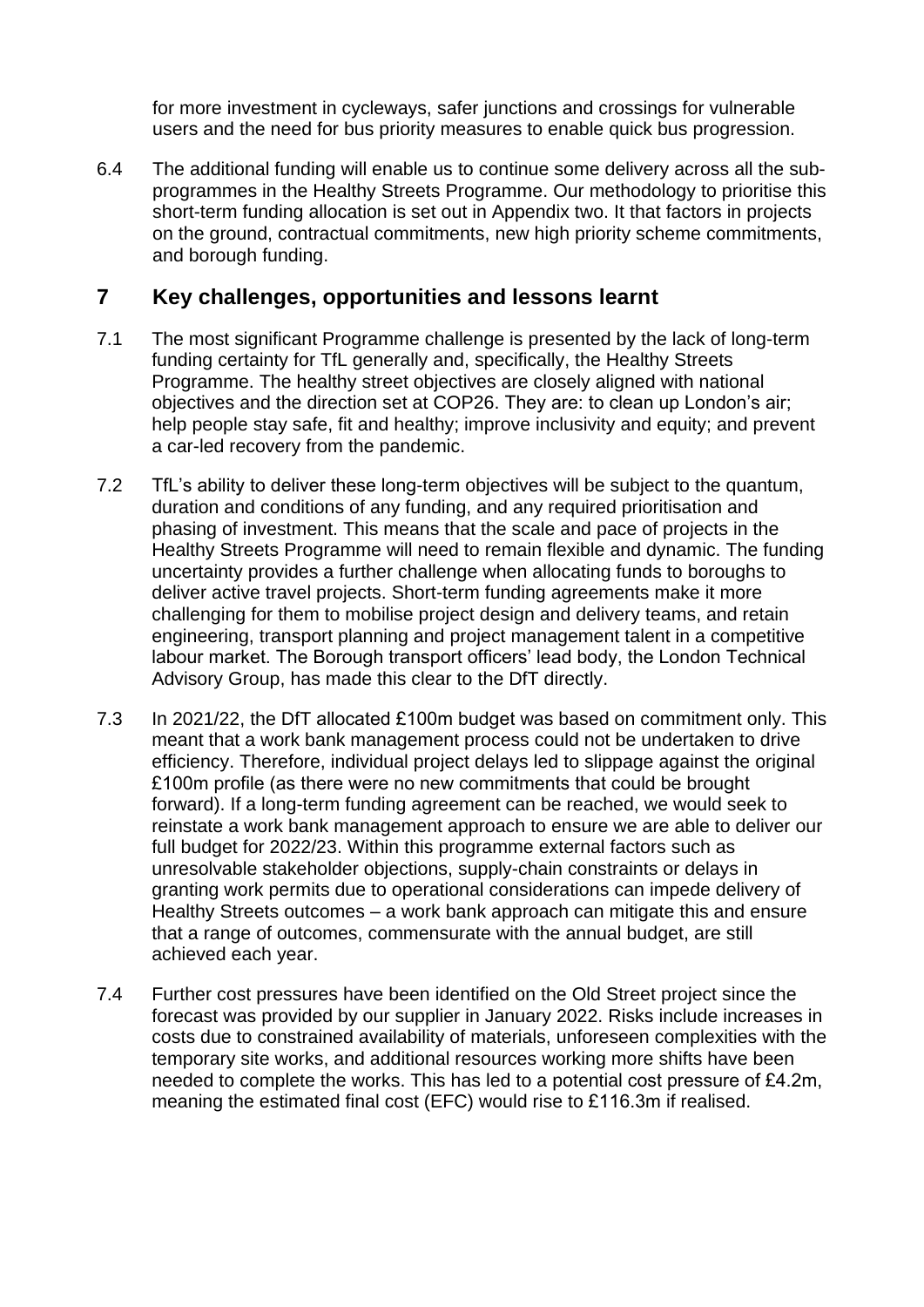We are investigating which remaining project requirements can be sensibly descoped to mitigate some of this additional increase, but we will need to balance this carefully against the cost/programme impacts of any redesign work so as not to impact any agreed consents/concessions/external approvals that have been negotiated. We have undertaken a lessons learnt review as requested by the Committee in February 2022 which has focussed on the lessons since we moved to the new contract form in June 2020, and have embedded these lessons into the project; the executive summary of the Lessons Learnt report is included in Appendix three. Some key challenges remain, with mitigations listed below:

- (a) tight management of our supplier and their supply chain to avoid further programme delay and cost increases;
- (b) fortnightly TfL Chief Officer / Supplier Managing Director level meetings with a focus on safety, cost and programme. Meetings can be more frequent if required;
- (c) strengthening the project management, commercial and engineering resources in the TfL team;
- (d) a proactive and agile approach when dealing with charted and uncharted utility diversions to help control the cost of any delay;
- (e) regular engagement with key stakeholders to reduce the risk of delay to acceptance during handover into operation and maintenance;
- (f) close management of the UK Power Networks (UKPN) power supply issue to mitigate any further schedule impact and cost increases;
- (g) regular engagement with London Borough of Islington to discharge remaining planning conditions for the main station entrance;
- (h) continued engagement with TfL operational teams and boroughs to ensure the traffic management works proceed as planned;
- (i) managing resources and productivity on site (including in response to the coronavirus pandemic); and
- (j) managing impact of material shortages and materials cost increases.

## **8 Equality Implications**

- 8.1 Section 149 of the Equality Act 2010 (the Public Sector Equality Duty) provides that, in the exercise of their functions, public authorities must have due regard to the need to:
	- (a) eliminate discrimination, harassment, victimisation and any other conduct that is prohibited by or under the Equality Act 2010;
	- (b) advance equality of opportunity between persons who share a relevant protected characteristic and persons who do not share it; and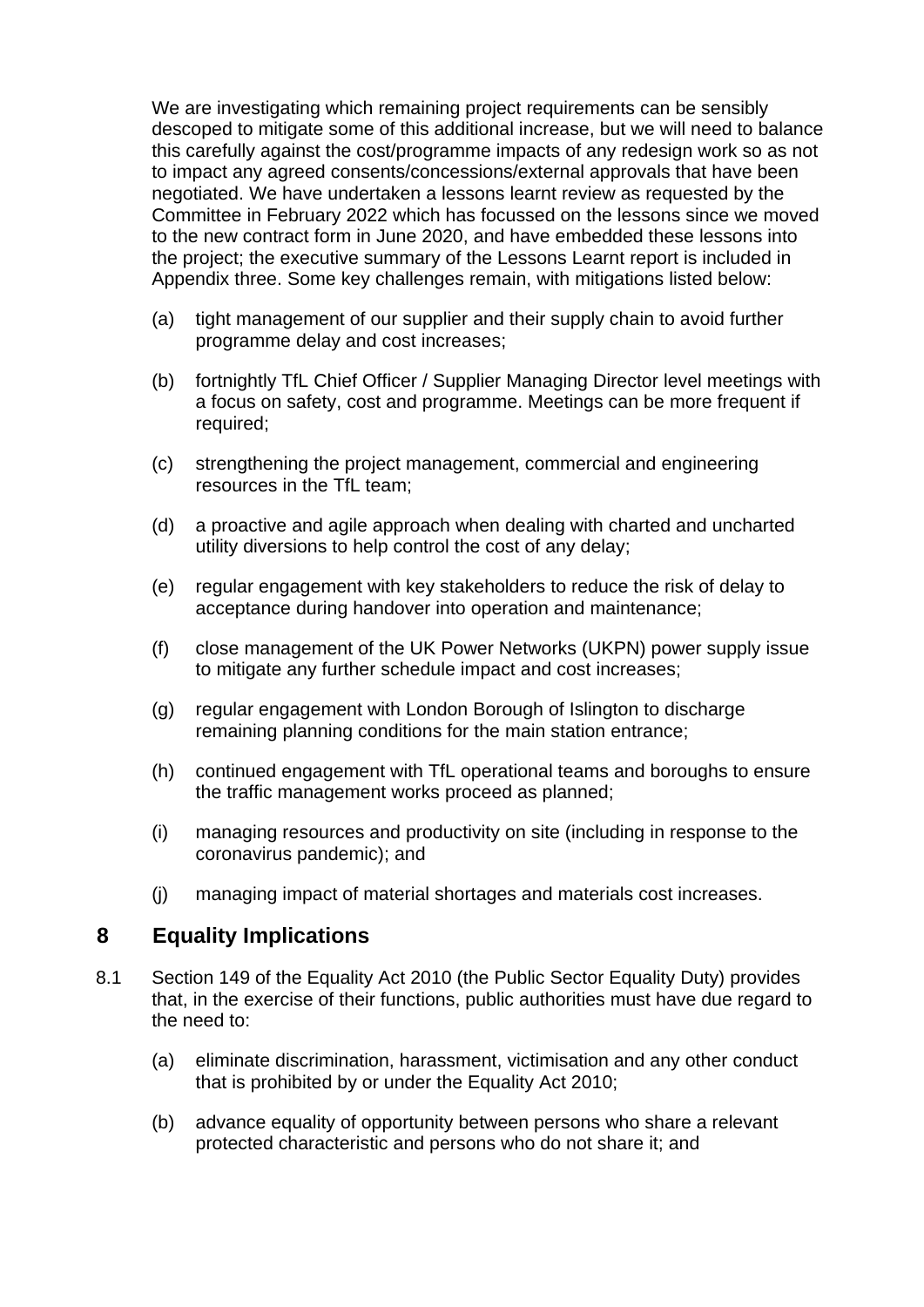- (c) foster good relations between persons who share a relevant protected characteristic and persons who do not share it.
- 8.2 In delivering schemes, TfL will comply with the Public Sector Equality Duty and Equality Impact Assessments will be undertaken and taken meaningfully into account for Healthy Streets-delivered schemes as appropriate. In addition, TfL will comply with Section 17 of the Crime and Disorder Act 1998 and will consider how to reduce the risk of crime, including acts of terrorism, in their plans, projects and activities.
- 8.3 Where funding is allocated to boroughs for delivery, published guidance sets out requirements for projects, including highlighting boroughs' own duty to comply with the Equality Act 2010 and Section 17 of the Crime and Disorder Act 1998. These statutory responsibilities rest with the boroughs on their projects, but TfL continues to work with boroughs to share updated best practice and guidance where applicable.

#### **9 Financial Implications**

- 9.1 The breakdown in Table 2 is in line with the TfL Budget for 2022-23 approved by the Board on 23 March 2022 and includes the Greater London Authoritysponsored Green Infrastructure Fund.
- 9.2 As set out in the funding agreement of 25 February 2022, £50m will be committed to Healthy Streets and Active Travel in the period 25 February 2022 to 24 June 2022.

| <b>Sub-programmes</b>                                                                                          | 2022-23<br><b>Commitments</b> |
|----------------------------------------------------------------------------------------------------------------|-------------------------------|
| Cycling schemes                                                                                                | 9.7                           |
| Networks – including safety and bus priority schemes<br>as well as Borough funding (including LIP allocations) | 10.2                          |
| Transformational – major highway schemes                                                                       | 0.6                           |
| <b>Old Street Roundabout</b>                                                                                   | 28.8                          |
| Future of Temporary TfL London Streetspace<br>schemes                                                          | 3.8                           |
| <b>Strategic Schemes</b>                                                                                       | 0.1                           |
| <b>Healthy Streets portfolio</b>                                                                               | 53.2                          |
| <b>Green Fund</b>                                                                                              | 4.0                           |
| <b>Green Fund GLA Grant</b>                                                                                    | (4.0)                         |
| <b>Healthy Streets including Green Fund</b>                                                                    | 53.2                          |
| Other Active Travel (e Scooters, e Bikes, Customer<br>Marketing) *                                             | 3.1                           |
| <b>Total Including Other Active Travel</b>                                                                     | 56.3                          |

\*Other Active Travel is not included in the Healthy Streets authority request as the projects sit within the Technology and Data and Professional Services portfolios  **Table 2: Breakdown of 2022-23 commitments**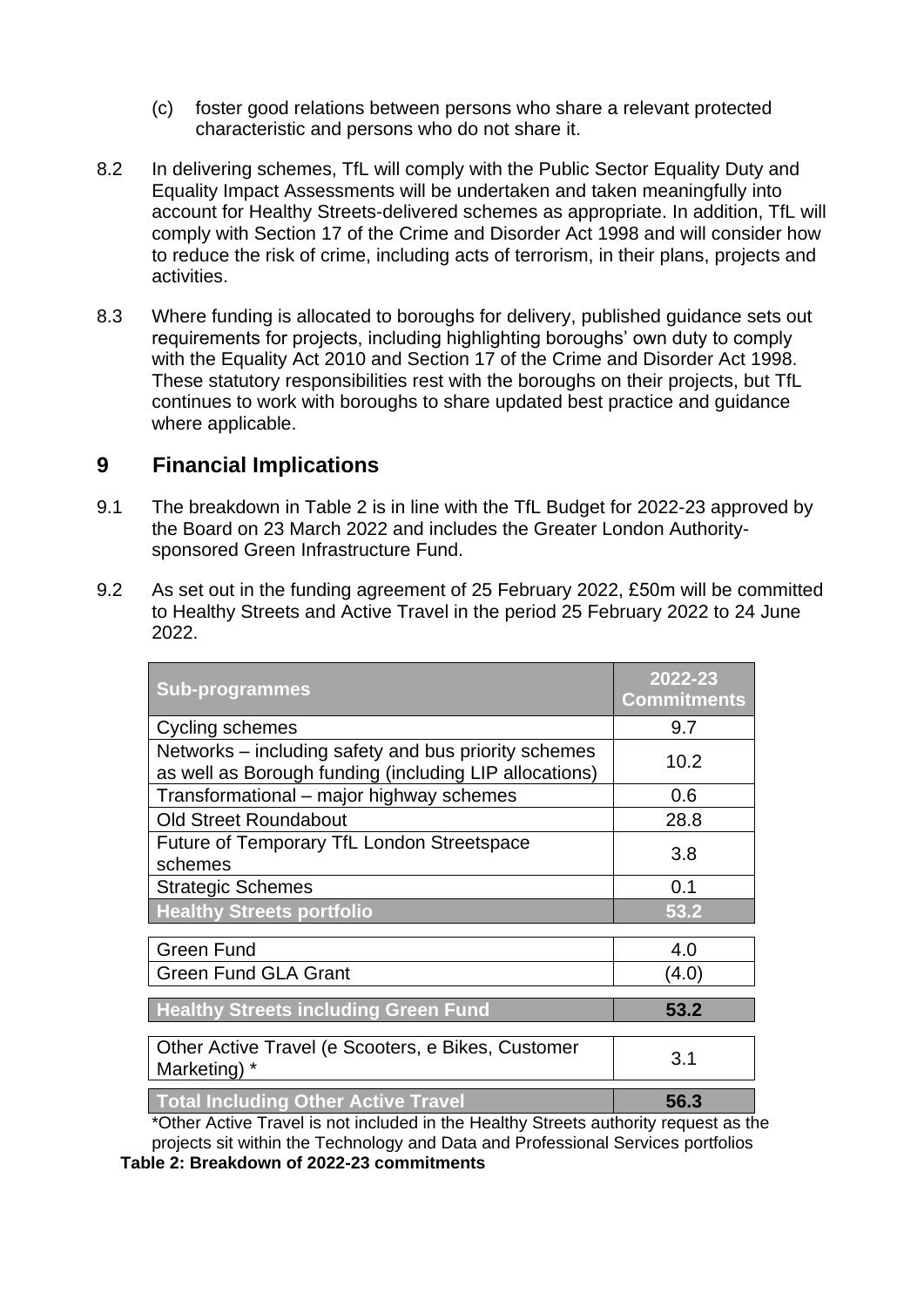- 9.3 Financial Authority has been updated to align with the TfL Budget agreed by the TfL Board on 23 March 2022. No Financial Authority has been granted beyond 2022-23.
- 9.4 Existing P&PA is £308.7m as approved by the Committee. The Committee is asked to approve an additional £10.4m of P&PA to continue the Healthy Streets Programme.
- 9.5 The £10.4m additional P&PA reflects the net movement in forecast expenditure between 2021-22 and 2022-23. The underspend in P&PA from 2021-22 will be utilised in 2022-23, as well as the additional P&PA authority requested in this paper, as shown in Table 3.

| £m                         | <b>Description</b>                               | 20/21  | 21/22  | 22/23 | <b>Total 2020/21</b><br>to 2022/23 |
|----------------------------|--------------------------------------------------|--------|--------|-------|------------------------------------|
| <b>Financial Authority</b> |                                                  | 153.9  | 134.7  | 53.2  | 341.8                              |
|                            | <b>Authority</b>                                 | 164.9  | 123.7  | 20.2  | 308.7                              |
|                            | Active Travel carry forward                      | (11.0) | 11.0   | 0.0   | 0.0                                |
| Programme &                | <b>Existing Authority</b>                        | 153.9  | 134.7  | 20.2  | 308.7                              |
| <b>Project Authority</b>   | This request                                     | 0.0    | (22.6) | 33.0  | 10.4                               |
|                            | <b>Programme and Project</b><br><b>Authority</b> | 153.9  | 112.1  | 53.2  | 319.2                              |
|                            |                                                  |        |        |       |                                    |
| Movement                   |                                                  | 0.0    | (22.6) | 33.0  | 10.4                               |

#### **Table 3: Additional Authority requested**

9.6 Procurement Authority will be sought at Officer level in line with Standing Orders.

#### **10 Assurance**

- 10.1 Due to the time constraint of the funding window, a full assurance review was not possible. A briefing was given by the Healthy Streets Programme leadership team to the Independent Investment Programme Advisory Group (IIPAG) and the TfL Project Assurance team on this paper. This included a discussion on the impact of the last DfT funding agreement on the prioritisation criteria, how achieving value for money is demonstrated and work bank selection. The reactivity of the team to a fluid and fast-moving environment was noted.
- 10.2 A £4.2m cost pressure has been identified on the Old Street project since the last assurance review and update to the Committee in March 2022 which, if realised, would increase the EFC from £112.1m to £116.3m. The increase is due to a rise in the cost of inputs (materials, energy) and the inclusion of a time risk allowance. The team is working through potential mitigations for this pressure, as set out in section 7.4, and will report back to IIPAG more fully on the project EFC in June 2022.
- 10.3 The main outstanding recommendations comprise the more robust use of value for money criteria in schemes prioritisation and the development of intermediate milestones in the roadmap to the 2041 objectives. The focus on mitigating the effects of the pandemic and the short-term funding agreements have hampered progress in closing those recommendations so far. Progress will be reviewed in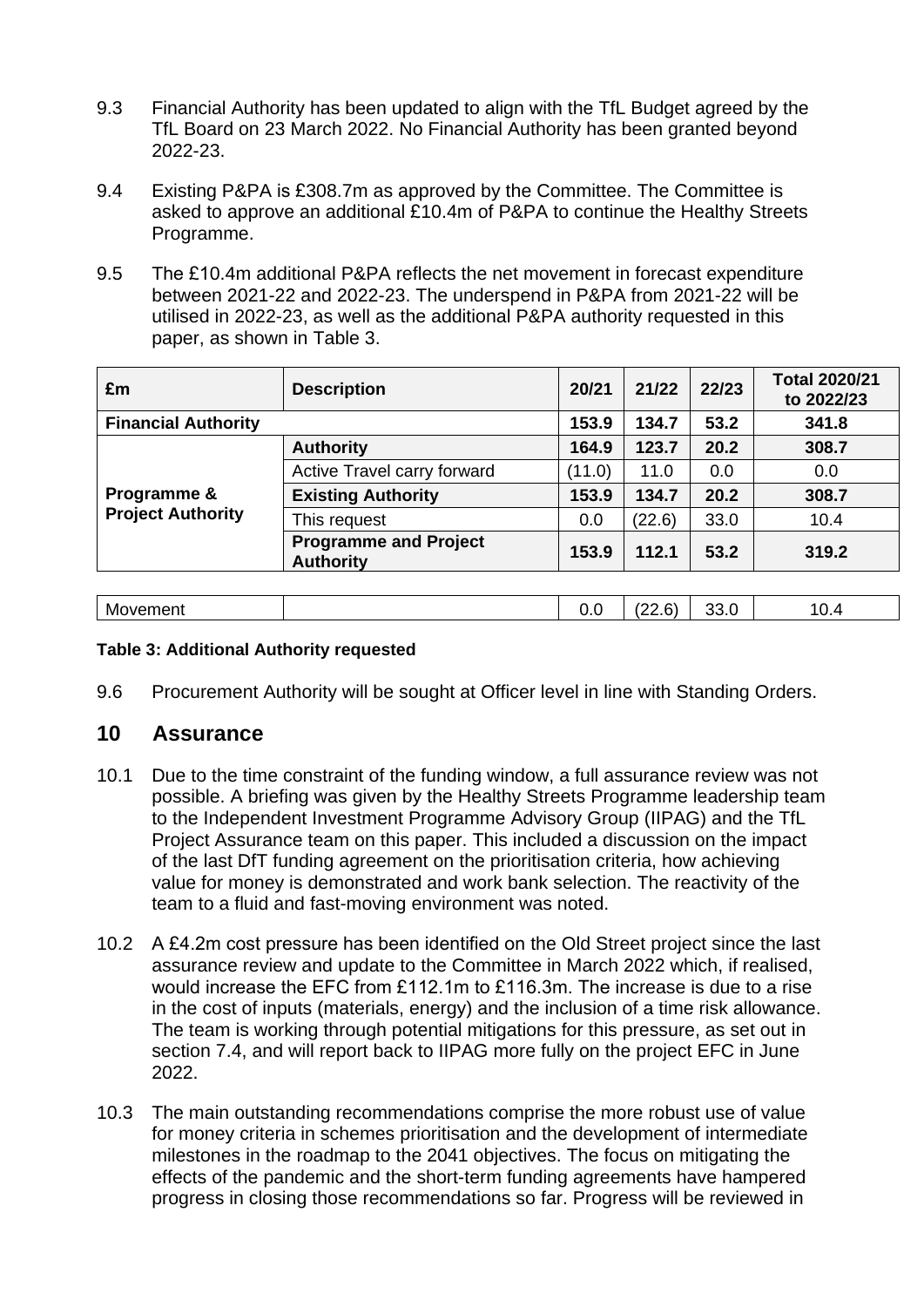the next Programme assurance review to the Committee, currently scheduled to take place in the second half of 2022.

#### **List of appendices to this report:**

Appendix 1: Progress against plan, July 2021 to March 2022 Appendix 2: Proposals for fourth funding period, February to June 2022 Appendix 3: Old Street Lessons Learned since June 2020

#### **List of background papers:**

Papers submitted to the July 2021Programmes and Investment Committee meeting, relating to Healthy Streets.

Contact Officer: Alexandra Batey, Director of Investment Delivery Planning Email: [AlexandraBatey@tfl.gov.uk](mailto:AlexandraBatey@tfl.gov.uk)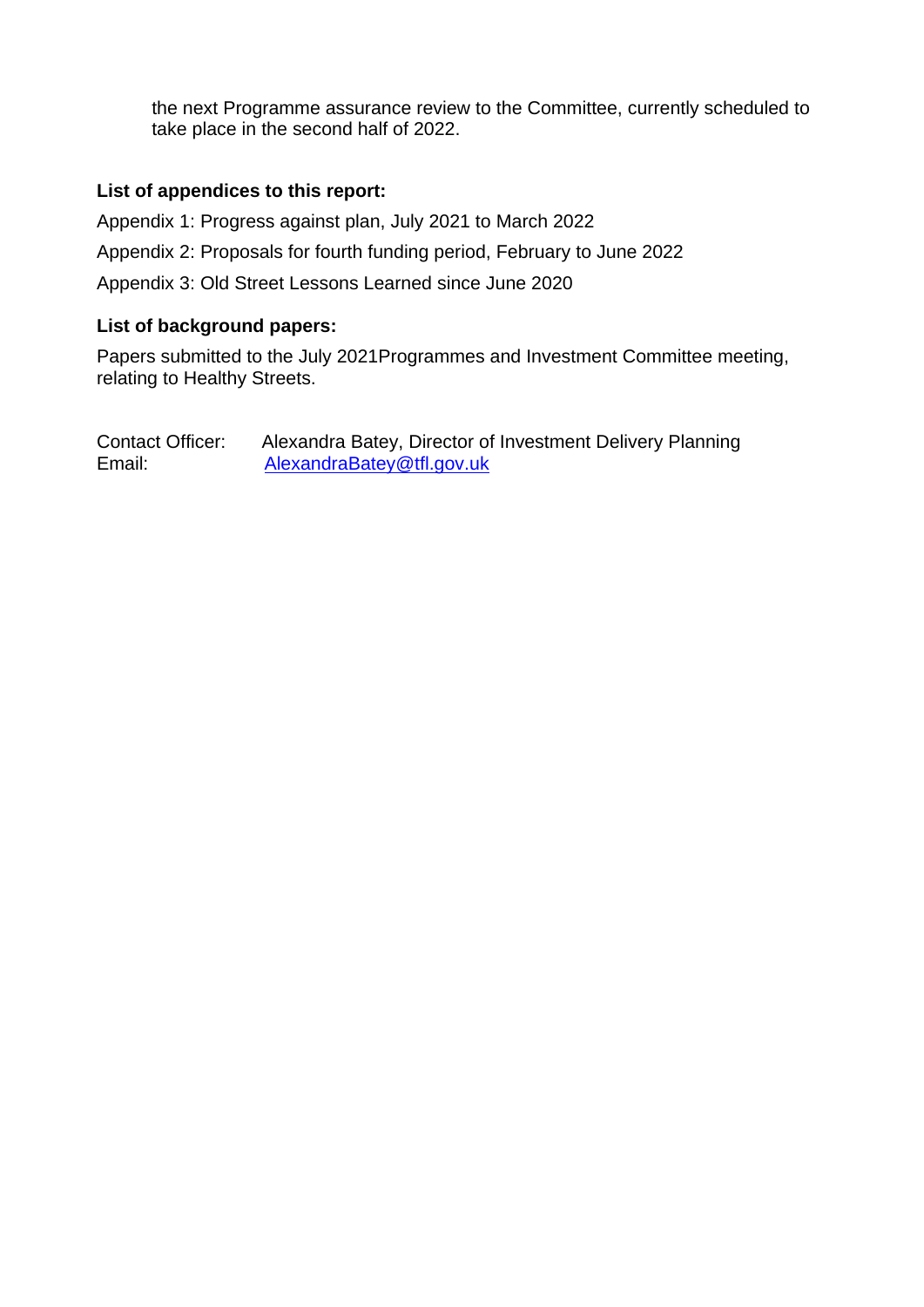# **Appendix 1: Progress against plan, July 2021 to March 2022**

| Table 4: summary of key highlights achieved against our original plan and budget                                                                    |                                                                                                                                                                                                                                                                                                                                                                                                                                        |  |  |
|-----------------------------------------------------------------------------------------------------------------------------------------------------|----------------------------------------------------------------------------------------------------------------------------------------------------------------------------------------------------------------------------------------------------------------------------------------------------------------------------------------------------------------------------------------------------------------------------------------|--|--|
| In July 2021 we said we<br>would deliver                                                                                                            | As of March 2022, we have delivered                                                                                                                                                                                                                                                                                                                                                                                                    |  |  |
| Safer Streets:<br>• reduced speeds on a<br>further 25km of TfL roads<br>progress construction of<br>$\bullet$<br>the Lavender Hill safety<br>scheme | • Reduced speed limits on 5.2km of TfL roads, including a<br>new 20mph speed limit on A3220 Battersea Bridge, A3212<br>Chelsea Embankment and a new 30mph speed limit on A10<br>Great Cambridge Road. Construction is underway on a<br>further 24.5km of 20mph speed limits with completion<br>scheduled by the end of March, including: A13 Commercial<br>Road, A10 - A503 corridors, A107 Lower Clapton Road and<br>A23 London Road. |  |  |
| new pedestrian crossings<br>at Battersea<br><b>Bridge/Cheyne Walk</b>                                                                               | • A new pedestrian crossing was delivered over Battersea<br>Bridge, with further safety improvements for cyclists and<br>pedestrians progressed in design                                                                                                                                                                                                                                                                              |  |  |
| deliver safety<br>$\bullet$<br>improvements at eight<br>further locations on the<br>TfL road network                                                | • Safety improvements at Lavender Hill / Elspeth Road and in<br>Peckham Town centre were completed, including new cycle<br>lanes                                                                                                                                                                                                                                                                                                       |  |  |
|                                                                                                                                                     | • Interim safety improvements at Holborn were delivered                                                                                                                                                                                                                                                                                                                                                                                |  |  |
|                                                                                                                                                     | • Progressed design work on transformational safety schemes<br>at Lambeth Bridge north and south junctions; and Angel<br>junction.                                                                                                                                                                                                                                                                                                     |  |  |
| Cycling:<br>30km of new or<br>$\bullet$                                                                                                             | • Delivered a total of 21.5km of new or upgraded cycleways,<br>with a further 20km in construction, including;                                                                                                                                                                                                                                                                                                                         |  |  |
| upgraded cycleways (TfL<br>and borough delivery)<br>Rebranded 11 cycleways<br>to improve on-street<br>wayfinding                                    | o TfL completing 6.6km of new/upgraded cycleways and a<br>further 4.5km in construction, including sections of the<br>Cycleway 4, Cycleway 9 and Cycleway 23 routes.                                                                                                                                                                                                                                                                   |  |  |
|                                                                                                                                                     | $\circ$ Supported 17 boroughs to deliver 14.9km of new or<br>upgraded cycleways, with a further 15.5km under<br>construction.                                                                                                                                                                                                                                                                                                          |  |  |
|                                                                                                                                                     | • Commenced delivery of the legacy LSP experimental<br>Mansell Street cycleway, connecting Cycleways 2 and 3.                                                                                                                                                                                                                                                                                                                          |  |  |
|                                                                                                                                                     | . TfL also continued detailed design of 8.7km of cycleways.                                                                                                                                                                                                                                                                                                                                                                            |  |  |
|                                                                                                                                                     | 5 cycle routes have completed rebranding to become<br>Cycleways and a further 6 routes have rebranding<br>substantially complete.                                                                                                                                                                                                                                                                                                      |  |  |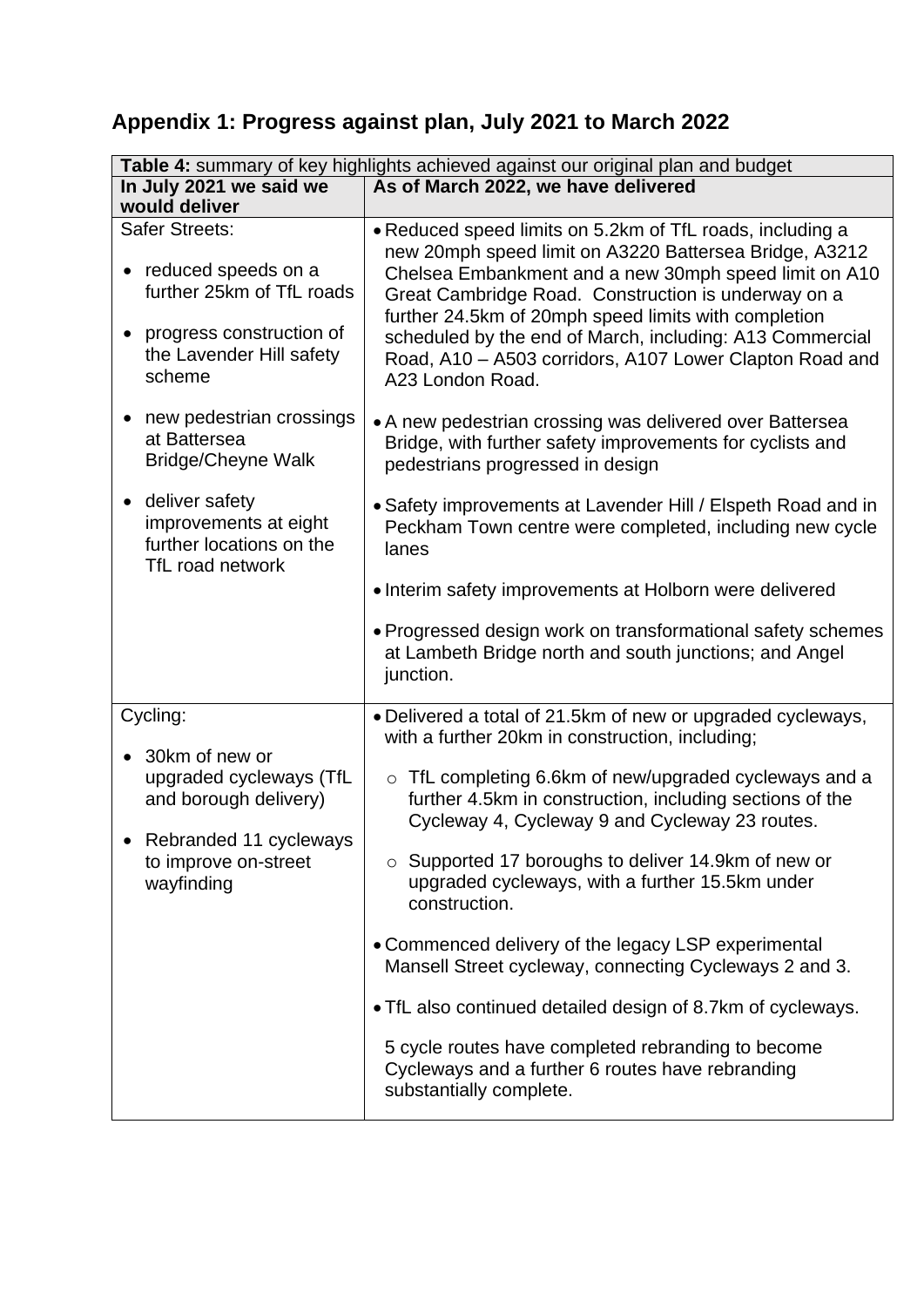| Table 4: summary of key highlights achieved against our original plan and budget                                                                                                                                                                                                                           |                                                                                                                                                                                                                                                                                                                                                                                                                                                                                                                                                                                                                                                          |  |
|------------------------------------------------------------------------------------------------------------------------------------------------------------------------------------------------------------------------------------------------------------------------------------------------------------|----------------------------------------------------------------------------------------------------------------------------------------------------------------------------------------------------------------------------------------------------------------------------------------------------------------------------------------------------------------------------------------------------------------------------------------------------------------------------------------------------------------------------------------------------------------------------------------------------------------------------------------------------------|--|
| In July 2021 we said we<br>would deliver                                                                                                                                                                                                                                                                   | As of March 2022, we have delivered                                                                                                                                                                                                                                                                                                                                                                                                                                                                                                                                                                                                                      |  |
| <b>Bus Speeds:</b><br>• 400 traffic signal timing<br>reviews to enable faster<br>bus progression through<br>junctions.<br>Continue delivering bus<br>$\bullet$<br>priority measures across<br>London                                                                                                       | • Made permanent 24-hour, seven-day per week operation of<br>85km of bus lanes, following an experiment.<br>• Delivered 5.25km of new and improved bus lanes<br>• Delivered a range of bus priority schemes including new<br>stops and shelters. This included the Edgware Road (West<br>End Gate) project which improved customer journey times<br>by up to three minutes for thousands of passengers every<br>day.                                                                                                                                                                                                                                     |  |
| Complete in-depth<br>$\bullet$<br>analysis on some of the<br>30 strategic bus corridors<br>identified                                                                                                                                                                                                      | •480 timing reviews completed, which have saved over 7000<br>hours of cumulative bus passenger hours daily.<br>• Completed 13 in-depth corridor reviews to identify bus<br>priority opportunities.                                                                                                                                                                                                                                                                                                                                                                                                                                                       |  |
| Future of temporary LSP<br>schemes:<br>Review all the TfL-led<br>temporary schemes and<br>identify whether they<br>should be removed,<br>amended or retained on<br>the network. The scope<br>included 17 social<br>distancing schemes, nine<br>cycling schemes and two<br>strategic movement<br>corridors. | • Reviewed all temporary LSP schemes on the Transport for<br>London Road Network (TLRN) to determine whether the<br>schemes should be retained, amended or removed (subject<br>to consultation where appropriate and decision-making). We<br>have already amended schemes and retained them as an<br>experiment in some locations including the Cycleway 8<br>upgrade between Lambeth Bridge and Chelsea Bridge, and<br>Bishopsgate.<br>• Ten social distancing schemes have been removed as they<br>were not being used, including: Battersea Park Road,<br>Finchley Road, Dalston Kingsland, Holloway Road, West<br>Wickham High Street and Nags Head. |  |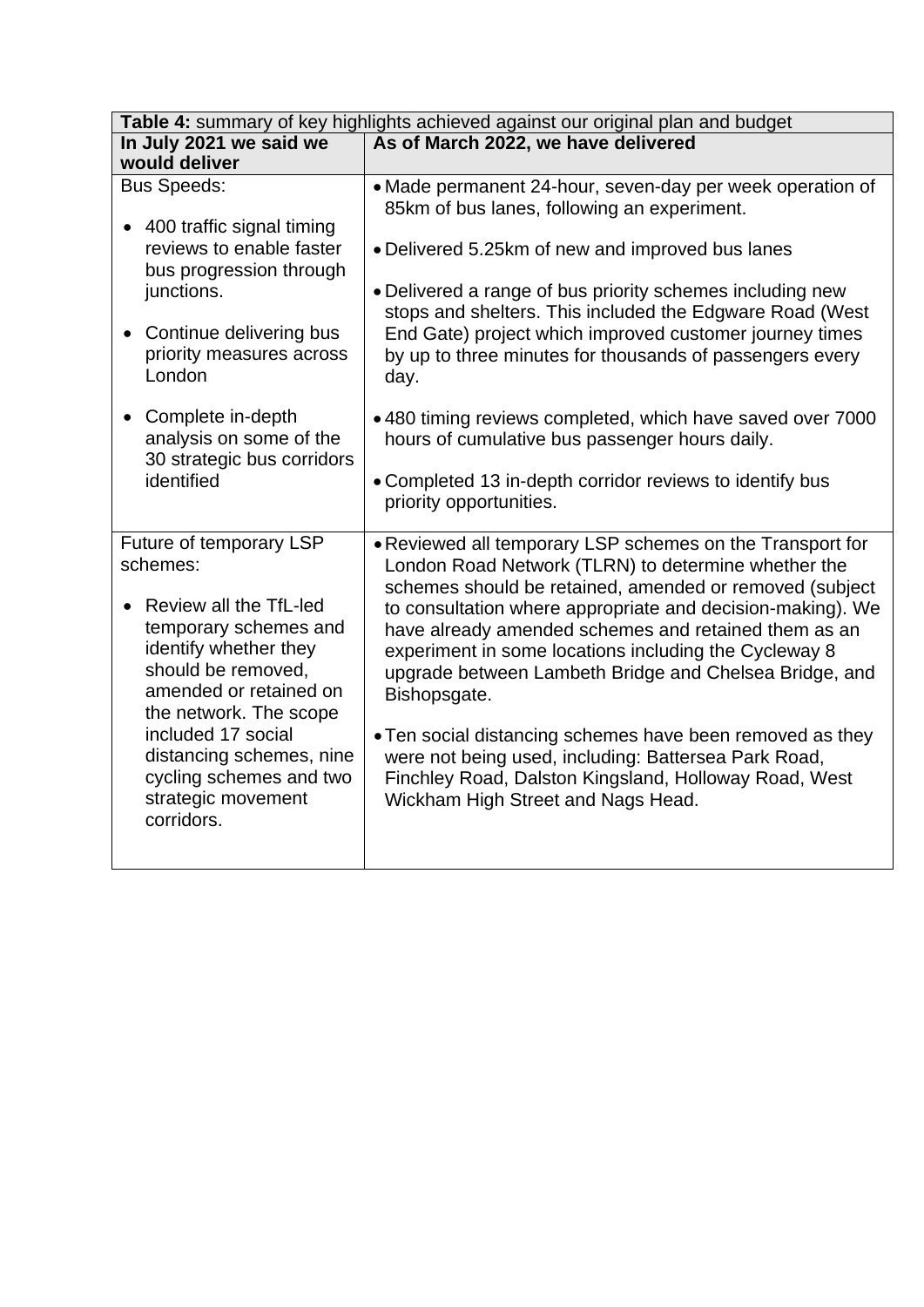| Table 4: summary of key highlights achieved against our original plan and budget                                                                                                                                                                                                                                                                                                                           |                                                                                                                                                                                                                                                                                                                                                                                                                                                                                                                                                                                                                                                                                                                                                                                                                                                                                                                                                                                                                                             |  |  |
|------------------------------------------------------------------------------------------------------------------------------------------------------------------------------------------------------------------------------------------------------------------------------------------------------------------------------------------------------------------------------------------------------------|---------------------------------------------------------------------------------------------------------------------------------------------------------------------------------------------------------------------------------------------------------------------------------------------------------------------------------------------------------------------------------------------------------------------------------------------------------------------------------------------------------------------------------------------------------------------------------------------------------------------------------------------------------------------------------------------------------------------------------------------------------------------------------------------------------------------------------------------------------------------------------------------------------------------------------------------------------------------------------------------------------------------------------------------|--|--|
| In July 2021 we said we                                                                                                                                                                                                                                                                                                                                                                                    | As of March 2022, we have delivered                                                                                                                                                                                                                                                                                                                                                                                                                                                                                                                                                                                                                                                                                                                                                                                                                                                                                                                                                                                                         |  |  |
| would deliver                                                                                                                                                                                                                                                                                                                                                                                              |                                                                                                                                                                                                                                                                                                                                                                                                                                                                                                                                                                                                                                                                                                                                                                                                                                                                                                                                                                                                                                             |  |  |
| Continue supporting<br>London's long-term growth<br>and progress delivery of:<br>Nine Elms sustainable<br>transport corridor<br>Tolworth roundabout<br>Vauxhall gyratory<br>Catford gyratory<br><b>Wandsworth Town</b><br>Centre                                                                                                                                                                           | • Completed the first phase of Healthy Streets improvements<br>to support the opening of the Battersea Power Station and<br>Nine Elms Tube stations; finalised designs and started<br>consultation on the western section in February 2022.<br>• Published the consultation report on Tolworth and secured a<br>land purchase agreement ahead of starting detailed design.<br>• Continued developing business cases for Catford and<br>Wandsworth to support DfT Major Road Network bids.<br>• Continued engagement with stakeholders, as the viability of<br>the commercial development at Vauxhall is explored.                                                                                                                                                                                                                                                                                                                                                                                                                           |  |  |
| Continue delivering the                                                                                                                                                                                                                                                                                                                                                                                    |                                                                                                                                                                                                                                                                                                                                                                                                                                                                                                                                                                                                                                                                                                                                                                                                                                                                                                                                                                                                                                             |  |  |
| transformational Old Street<br>roundabout project: once<br>complete the project will<br>deliver significant safety<br>benefits for vulnerable road<br>users including improved<br>facilities for cyclists and<br>pedestrians. It will also<br>include creation of a new<br>high quality public space,<br>new station entrances and<br>an upgraded retail area<br>offering new commercial<br>opportunities. | • Completed final traffic switch phase and brought the new<br>Cowper Street station entrance into use in August.<br>Construction commenced on the new main station<br>entrance, both the goods and passenger lifts, along with<br>mechanical and electrical works in St Agnes Well.<br>• The project has faced some challenges over the last year<br>on both cost and programme. While the critical path<br>activities have largely been maintained, several non-critical<br>path activities have been delayed, resulting in an<br>underspend in 2021/22.<br>• The project has also been dealing with the impacts of a<br>design change to the UKPN standards which has meant<br>significant redesign to find a way for the new LU electrical<br>assets to be powered. This redesign has extended the<br>construction phase, which has had in turn increased the<br>cost of the project. The EFC has increased due to<br>programme prolongation and a recommendation from the<br>targeted commercial review to increase the risk provision. |  |  |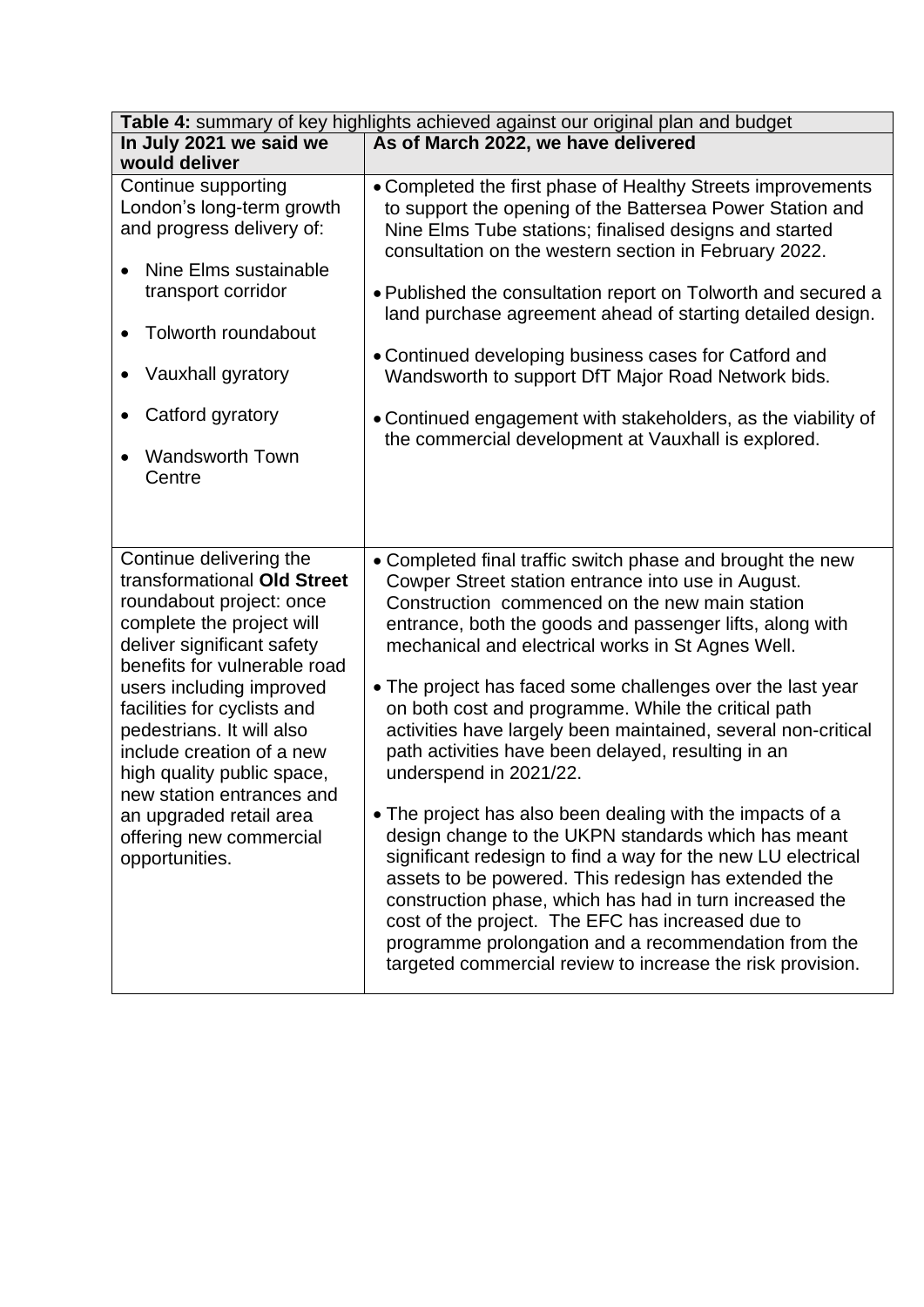| Table 4: summary of key highlights achieved against our original plan and budget                                                                                                                                                                                                                                                                         |                                                                                                                                                                                                                                                                                                                                                                                                                                                                                                                                                                                                                                                                                                                                                                                                                                                                                                                                                                                                                                       |  |  |  |
|----------------------------------------------------------------------------------------------------------------------------------------------------------------------------------------------------------------------------------------------------------------------------------------------------------------------------------------------------------|---------------------------------------------------------------------------------------------------------------------------------------------------------------------------------------------------------------------------------------------------------------------------------------------------------------------------------------------------------------------------------------------------------------------------------------------------------------------------------------------------------------------------------------------------------------------------------------------------------------------------------------------------------------------------------------------------------------------------------------------------------------------------------------------------------------------------------------------------------------------------------------------------------------------------------------------------------------------------------------------------------------------------------------|--|--|--|
| In July 2021 we said we                                                                                                                                                                                                                                                                                                                                  | As of March 2022, we have delivered                                                                                                                                                                                                                                                                                                                                                                                                                                                                                                                                                                                                                                                                                                                                                                                                                                                                                                                                                                                                   |  |  |  |
| would deliver                                                                                                                                                                                                                                                                                                                                            |                                                                                                                                                                                                                                                                                                                                                                                                                                                                                                                                                                                                                                                                                                                                                                                                                                                                                                                                                                                                                                       |  |  |  |
| Borough funding:<br>The priorities for boroughs<br>in this funding period<br>included:                                                                                                                                                                                                                                                                   | • The April to May 2021 funding arrangement meant boroughs<br>received a limited pro-rata allocation and were not able to<br>start new construction that would commit them to spend<br>beyond these two months.                                                                                                                                                                                                                                                                                                                                                                                                                                                                                                                                                                                                                                                                                                                                                                                                                       |  |  |  |
| Core staff costs for in-<br>flight projects, notably<br>decision making around<br>converting temporary<br>schemes to permanent<br>Smaller-scale projects<br>that could be taken<br>forward within the<br>funding period<br>Pause the Liveable<br>Neighbourhoods<br>programme due to<br>financial constraints,<br>except for Holborn on<br>safety grounds | • Following the June 2021 funding settlement, further funding<br>was allocated to boroughs. The funding was prioritised,<br>including funds for core staff resources and "in flight"<br>schemes (including all temporary and experimental<br>schemes), with some funds for strategic programmes such<br>as Bus Priority, Cycle Network Development, and Crossrail<br>Complementary Measures. Following extensive discussion<br>at ATOG, £10m was allocated to cover core staff costs and<br>£15.6m for 165 borough-led schemes. ATOG discussions<br>focussed on the value for money and deliverability of<br>projects and took note where temporary schemes had been<br>removed by boroughs. Harrow, Kensington & Chelsea and<br>Sutton each received 50 per cent of their core staff costs<br>request. Ealing received 50 per cent of their core staff costs<br>and some funding for delivery of previously agreed Crossrail<br>Complementary Measures. All four received small amounts<br>for development of bus priority measures. |  |  |  |
|                                                                                                                                                                                                                                                                                                                                                          | • The remaining LIP Major Scheme at Beam Parkway in<br>Havering has been delayed due to ongoing discussions<br>about the feasibility of the new station associated with the<br>development, and procurement challenges.                                                                                                                                                                                                                                                                                                                                                                                                                                                                                                                                                                                                                                                                                                                                                                                                               |  |  |  |
|                                                                                                                                                                                                                                                                                                                                                          | . Due to the necessary focus on in-flight schemes, we have<br>mainly seen delivery of LSP and Active Travel Fund<br>projects, including review and decision making on<br>temporary/experimental schemes. This includes delivery of<br>four new low traffic neighbourhoods (LTNs) and six LTN<br>upgrades, including major upgrades to Lambeth's Ferndale,<br>Railton and Streatham Hill schemes.                                                                                                                                                                                                                                                                                                                                                                                                                                                                                                                                                                                                                                      |  |  |  |
|                                                                                                                                                                                                                                                                                                                                                          | • Notably, Boroughs have not received any funding from TfL<br>since December 2021 – with considerable risks to capacity<br>and delivery capability associated with the ongoing long-<br>term funding ambiguity.                                                                                                                                                                                                                                                                                                                                                                                                                                                                                                                                                                                                                                                                                                                                                                                                                       |  |  |  |
| A future Healthy Streets<br>scheme pipeline                                                                                                                                                                                                                                                                                                              | Developed a Healthy Streets pipeline of 20 future corridor<br>schemes, following a data-led approach. Three corridors are<br>ready to start further design development, with 17 still<br>undergoing inception.                                                                                                                                                                                                                                                                                                                                                                                                                                                                                                                                                                                                                                                                                                                                                                                                                        |  |  |  |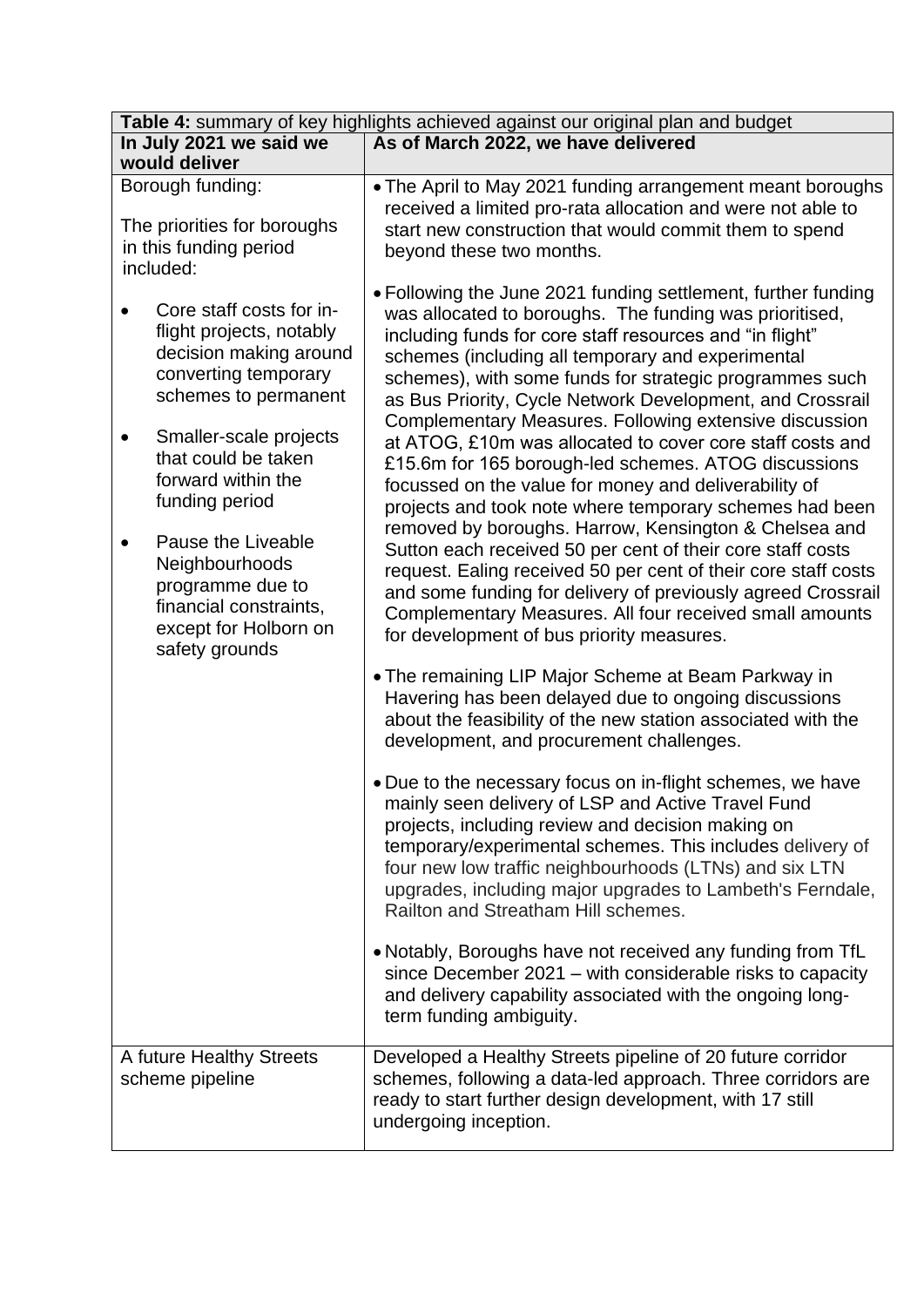| Table 4: summary of key highlights achieved against our original plan and budget |                                                                                                                                                                                                                                                                                                                                                                                                                                                                                                                                                                                                                                                                                                                                                                                                                                                                                                                                                                                                                                                                                                                                                                                                                                                                                        |  |
|----------------------------------------------------------------------------------|----------------------------------------------------------------------------------------------------------------------------------------------------------------------------------------------------------------------------------------------------------------------------------------------------------------------------------------------------------------------------------------------------------------------------------------------------------------------------------------------------------------------------------------------------------------------------------------------------------------------------------------------------------------------------------------------------------------------------------------------------------------------------------------------------------------------------------------------------------------------------------------------------------------------------------------------------------------------------------------------------------------------------------------------------------------------------------------------------------------------------------------------------------------------------------------------------------------------------------------------------------------------------------------|--|
| In July 2021 we said we<br>would deliver                                         | As of March 2022, we have delivered                                                                                                                                                                                                                                                                                                                                                                                                                                                                                                                                                                                                                                                                                                                                                                                                                                                                                                                                                                                                                                                                                                                                                                                                                                                    |  |
| Hammersmith Bridge<br><b>Temporary Ferry</b>                                     | We procured a contractor (Uber Boat by Thames Clippers<br>(UBTC)) to design, build, operate and decommission this<br>service. We also finalised designs, conducted surveys,<br>submitted planning applications, and secured materials -<br>piles, refurbished pontoons, adapted vessels etc. - to ensure<br>the service could be operational as soon as possible. On 17<br>July 2021, the London Borough of Hammersmith and Fulham<br>(LBHF) announced that Hammersmith Bridge would reopen<br>to pedestrians and cyclists and we therefore sought clarity on<br>the continued requirement for the temporary ferry service. On<br>25 November 2021, the DfT confirmed that the ferry scheme<br>was no longer required given reassurances from LBHF that<br>the bridge is not expected to close again for any significant<br>periods. Following this, we immediately initiated the process<br>of closing the project, ensuring value was captured wherever<br>possible, including lessons learnt, and that the contract with<br>UBTC was terminated. This released £4.6m back to the<br>programme that was allocated to cover design costs in<br>periods 10 and 11 – following a delay to further funding<br>confirmation - as well as some overspend on a small number<br>of projects. |  |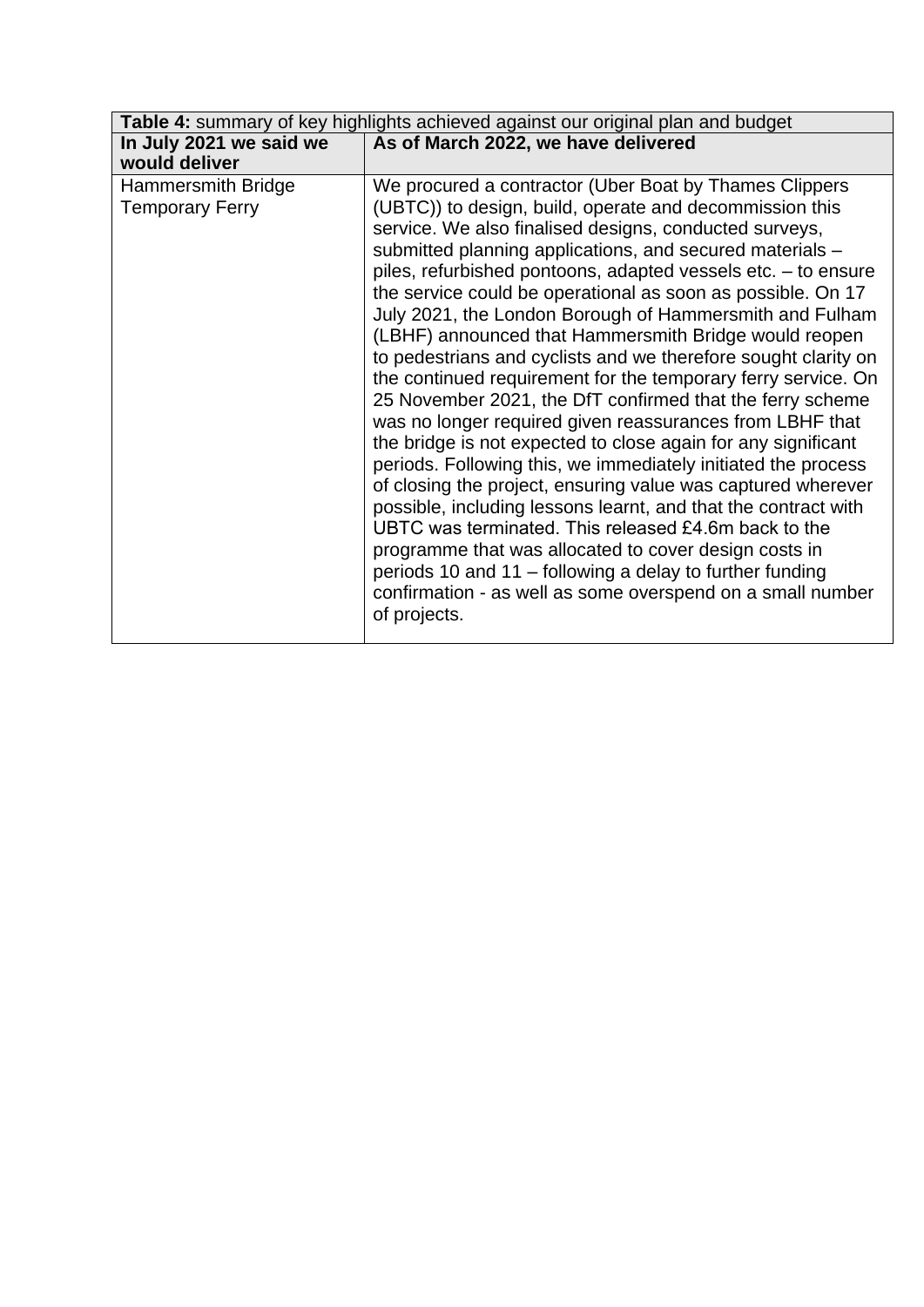| Table 4: summary of key highlights achieved against our original plan and budget |                                                               |  |  |
|----------------------------------------------------------------------------------|---------------------------------------------------------------|--|--|
| In July 2021 we said we                                                          | As of March 2022, we have delivered                           |  |  |
| would deliver                                                                    |                                                               |  |  |
| High Speed 2 (HS2):                                                              | Supported the delivery of HS2 whilst managing the impacts     |  |  |
|                                                                                  | and risks posed by HS2 (as a third-party programme) to        |  |  |
| • Support the delivery of                                                        | ensure our interests are protected. The scope of HS2          |  |  |
| HS2 to unlock                                                                    | provides for c.£500million of new and upgraded TfL assets     |  |  |
| regeneration                                                                     | and our activities this year have included:                   |  |  |
| opportunities for Euston                                                         |                                                               |  |  |
| and Old Oak Common                                                               | • Design assurance on the Euston Station and the Old Oak      |  |  |
| • Protect TfL's interests                                                        | Common Concept designs to ensure they meet our                |  |  |
|                                                                                  | operational requirements and include suitable provision for   |  |  |
| and mitigate risks posed<br>by HS2 on TfL                                        | interchange in line with the Healthy Streets approach.        |  |  |
| infrastructure, operations                                                       | • Continue to embed the Healthy Streets principles in the HS2 |  |  |
| and passenger services                                                           | design including on the TLRN at Hampstead Road and            |  |  |
|                                                                                  | Euston Road.                                                  |  |  |
| • Recover all costs, losses                                                      |                                                               |  |  |
| and expenses incurred by                                                         | • Managing impacts on key infrastructure during construction  |  |  |
| TfL resulting from HS2                                                           | and influencing future strategic cycle and walking routes.    |  |  |
| Ltd, including staff time,                                                       |                                                               |  |  |
| under the terms of the                                                           | • Reviewing HS2's construction programme and associated       |  |  |
| <b>Protective Provisions</b>                                                     | network impacts and identifying bus priority mitigations.     |  |  |
| Agreement. It forms part                                                         | • Establishing the 'Blue Book', a series of 12 management     |  |  |
| of the Healthy Streets                                                           | processes that underpin our working relationship with HS2     |  |  |
| Programme for                                                                    | and its supply chain - which was agreed formally via an       |  |  |
| governance purposes                                                              | exchange of letters.                                          |  |  |
|                                                                                  |                                                               |  |  |
|                                                                                  | • Finalising the agreement on a mechanism for recovering      |  |  |
|                                                                                  | costs, losses and expenses for buses resulting from HS2.      |  |  |
|                                                                                  |                                                               |  |  |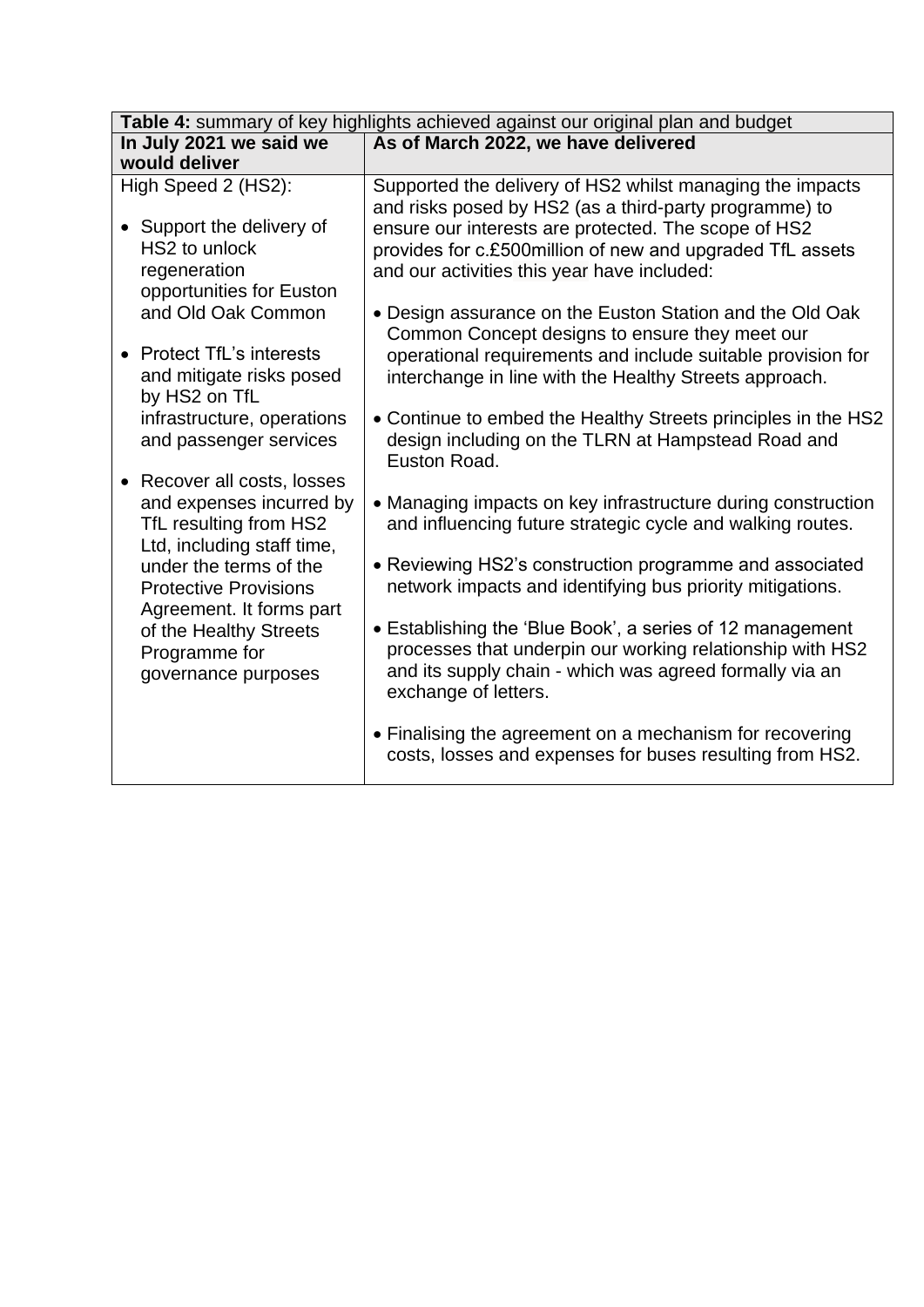## **Appendix 2: Proposals for fourth funding period, February to June 2022**

# **Prioritisation Approach:**

- (a) **In-flight temporary and experimental projects** that are on site where we have a statutory duty to review and amend, depending on the review outcome. These projects are being monitored through a range of techniques to assess their benefits and operational impacts alongside public and stakeholder views.
- (b) **Current contracted commitments** including Old Street, e-Scooters, e-Bikes, but also schemes in construction including Cycleway 9 and Cycleway 4.
- (c) **New Active Travel commitments**, including the completion of the final section of permanent cycle facilities on Chiswick High Road, and progress towards being ready to construct a section of Cycleway 50 which will deliver light segregation, bus stop bypasses and priority at traffic signals for cyclists on the A503 Nags Head Gyratory in Islington, under an experimental scheme.
- (d) **Boroughs** will be funded for this interim period to ensure that staff resources are retained, and design work progressed on an extensive programme of Active Travel proposals (which will come forward after the local elections, if and when future funding is agreed). It is essential we have strong Borough Transport teams to facilitate TfL's Active Travel programme and other transport schemes, secure third-party funding for transport schemes, as well as to progress their own programmes. A small number of "shovel-ready" schemes will be funded for delivery within this allocation. Boroughs with temporary/ experimental LSP schemes will be provided with a small allocation of £10k per scheme, to transition them to permanent traffic orders and safeguard the benefits of these schemes. The London Borough of Camden has been provided with funding for both a further interim safety scheme at the Kingsway junction, where another cyclist was tragically killed this month, as well as design funding to progress longer-term transformational proposals for the gyratory.
- (e) **Design work** will be progressed on a range of schemes, which will ensure a strong pipeline of Active Travel interventions when TfL's long-term capital funding settlement is agreed, including progressing designs on safer junctions, the next phase of lower speed limits, Cycleway 10 at Wood Lane and Cycle Future Route 23 between Wembley and Harlesden, and cycle wayfinding through London's new network of Low Traffic Neighbourhoods.

| <b>Table 5:</b> summary of key outcomes we aim to achieve with this Authority |                  |
|-------------------------------------------------------------------------------|------------------|
| With this funding allocation we aim to deliver:                               | <b>Target</b>    |
| <b>Safer Streets:</b>                                                         |                  |
| Continue, but not complete, design for 109km of TLRN speed limit reductions   | <b>July 2022</b> |
| Start detailed design for 4 schemes to improve vulnerable road user safety    | <b>July 2022</b> |
| Complete detailed design for the Holloway Road/Drayton Park Safer Junction    |                  |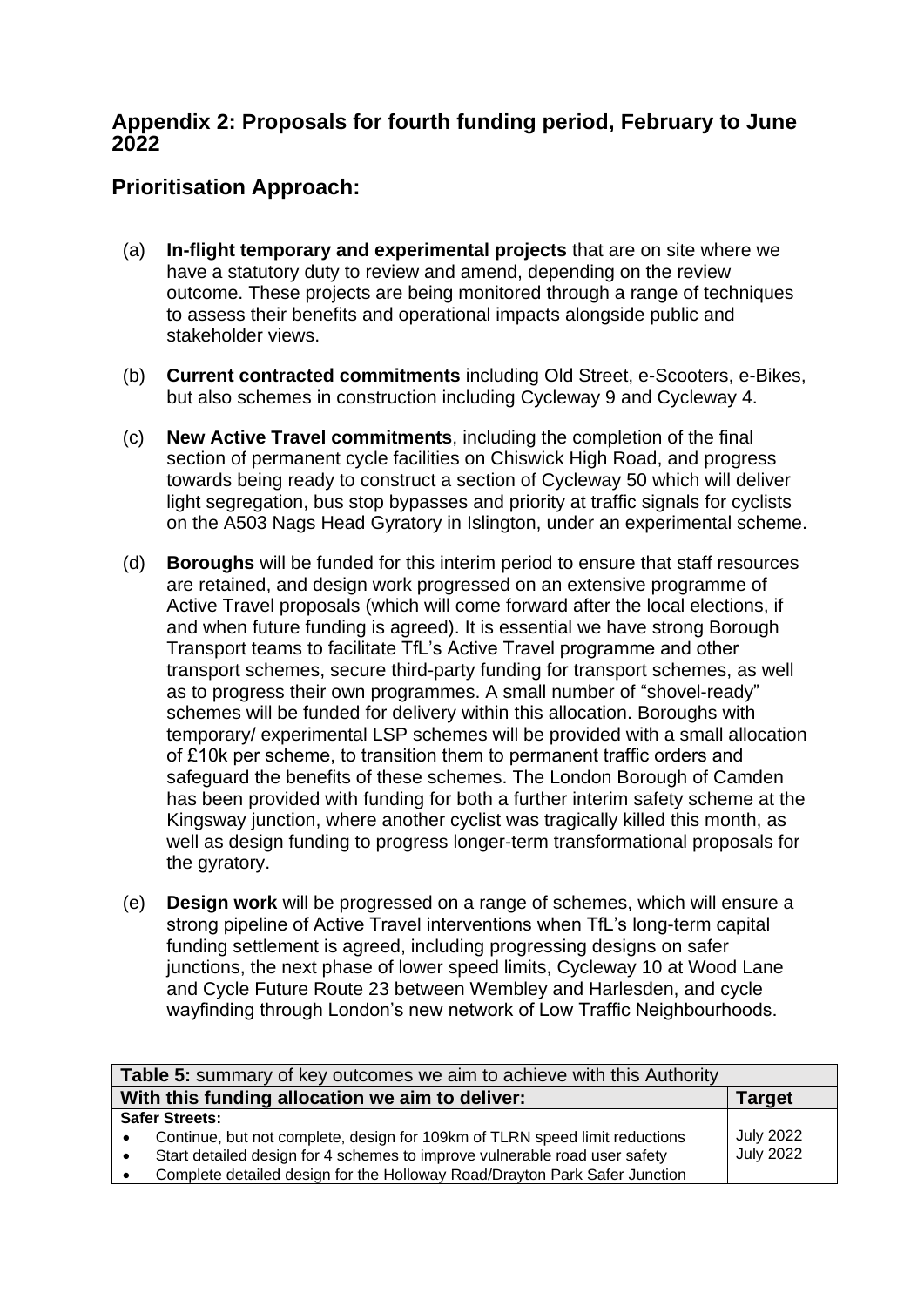| <b>Table 5:</b> summary of key outcomes we aim to achieve with this Authority |                                                                                                                                          |                            |  |
|-------------------------------------------------------------------------------|------------------------------------------------------------------------------------------------------------------------------------------|----------------------------|--|
|                                                                               | With this funding allocation we aim to deliver:                                                                                          | <b>Target</b>              |  |
| $\bullet$                                                                     | Complete feasibility design for further improvements to Battersea Bridge/Cheyne<br><b>Walk Safer Junction</b>                            | October<br>2022            |  |
| $\bullet$                                                                     | Continue design work at Lambeth Bridge and Angel transformational safety                                                                 | <b>June 2022</b>           |  |
|                                                                               | schemes (including two Safer Junctions)                                                                                                  | Ongoing                    |  |
|                                                                               | Cycling:                                                                                                                                 |                            |  |
|                                                                               | Continue construction of 4.5km of cycleways                                                                                              | <b>July 2022</b>           |  |
|                                                                               | Commence construction of 0.75km of cycleways                                                                                             | <b>July 2022</b>           |  |
|                                                                               | Continue design for 12.1km of cycleways                                                                                                  | <b>July 2022</b>           |  |
| $\bullet$                                                                     | Continue design for 20 Cycleway routes and implement signage on 5 routes (the<br>remaining 15 routes would be progressed post June 2022) | <b>July 2022</b>           |  |
|                                                                               | Provide £1.3m to the Boroughs as part of the Cycle Network Development                                                                   | <b>July 2022</b>           |  |
|                                                                               | programme to support them to continue design and/or build 18 schemes                                                                     |                            |  |
|                                                                               | <b>Bus speeds:</b><br>Design of 5km of new and improved bus lanes across London                                                          | <b>March 2023</b>          |  |
|                                                                               | Completion of ten low-cost, high-impact traffic signal improvements                                                                      | June 2022                  |  |
|                                                                               | Permanent signage installed for 85km of recently made 24/7 TLRN bus lanes                                                                |                            |  |
|                                                                               | Enabling works for the electrification of Route 49 in Kensington and Chelsea with                                                        | <b>June 2022</b>           |  |
|                                                                               | a junction configuration change                                                                                                          |                            |  |
|                                                                               | 50 traffic signal timing reviews to enable faster bus progression at junctions                                                           | April 2022                 |  |
|                                                                               | Delivery of the 5 second minimum green trial                                                                                             | <b>June 2022</b>           |  |
|                                                                               | <b>Future of temporary LSP schemes:</b>                                                                                                  | Throughout                 |  |
|                                                                               | Eight schemes are in place under Temporary Traffic Orders. We will conclude                                                              | the new                    |  |
|                                                                               | decision making and either implement changes and progress them under an                                                                  | funding                    |  |
|                                                                               | experimental or permanent traffic order, or remove the schemes.                                                                          | period                     |  |
| ٠                                                                             | Six schemes are on street under an Experimental Traffic Order; monitoring and<br>engagement activity will continue.                      | Up to Sept<br>2023         |  |
|                                                                               | Continue supporting London's long-term growth and progress design work:                                                                  |                            |  |
| $\bullet$                                                                     | Nine Elms sustainable transport corridor                                                                                                 | Throughout                 |  |
| $\bullet$                                                                     | Tolworth roundabout - detailed design of this third-party scheme                                                                         | the new                    |  |
| $\bullet$                                                                     | Vauxhall gyratory, Catford Town Centre and Wandsworth Town Centre                                                                        | funding                    |  |
|                                                                               | Parliament Square Streetscape Project                                                                                                    | period                     |  |
|                                                                               | Old Street roundabout project:                                                                                                           |                            |  |
|                                                                               | Construction will continue, with installation of a pre-cast concrete supporting                                                          | Throughout                 |  |
|                                                                               | structure for the new main station entrance. This will be followed later in the                                                          | 2022/23                    |  |
|                                                                               | financial year by glass cladding and a green roof.                                                                                       |                            |  |
|                                                                               | <b>Borough funding:</b>                                                                                                                  |                            |  |
|                                                                               | Provide funding for boroughs to convert temporary LSP schemes to permanent                                                               | It is proposed             |  |
|                                                                               | (subject to consultation where appropriate and borough decision making),                                                                 | that all                   |  |
|                                                                               | securing the benefits for active travel and health. £10k per scheme, £0.5m total.                                                        | borough                    |  |
|                                                                               | Funding to continue scheme design and delivery, from a list of over 150 high                                                             | funding be                 |  |
|                                                                               | priority schemes that have been reviewed and approved by TfL based on borough                                                            | committed by<br>June 2022, |  |
|                                                                               | submissions. Most of these schemes will start design during this funding period                                                          | and spent by               |  |
|                                                                               | with construction later in 2022/23; however, some are 'shovel ready' and will                                                            | March 2023.                |  |
|                                                                               | receive full construction funding.                                                                                                       |                            |  |
|                                                                               | Support Camden to continue design of both interim works at Holborn gyratory,                                                             |                            |  |
|                                                                               | and the development of a Gate 2 report for the wider Holborn Liveable                                                                    |                            |  |
|                                                                               | Neighbourhood project (£500k and £190k respectively).                                                                                    |                            |  |
|                                                                               | Delivery of DfT Active Travel 2 fund schemes, including completion of ten new                                                            |                            |  |
|                                                                               | Low Traffic Neighbourhoods (LTNs) and three new School Streets.                                                                          |                            |  |
|                                                                               | Continue the delivery of Crossrail Complementary Measures at Ealing station:                                                             |                            |  |
|                                                                               | urban realm improvements outside the station forecourt on The Broadway,                                                                  |                            |  |
|                                                                               | including relocating and widening a pedestrian crossing.                                                                                 |                            |  |
|                                                                               | <b>High Speed 2:</b>                                                                                                                     |                            |  |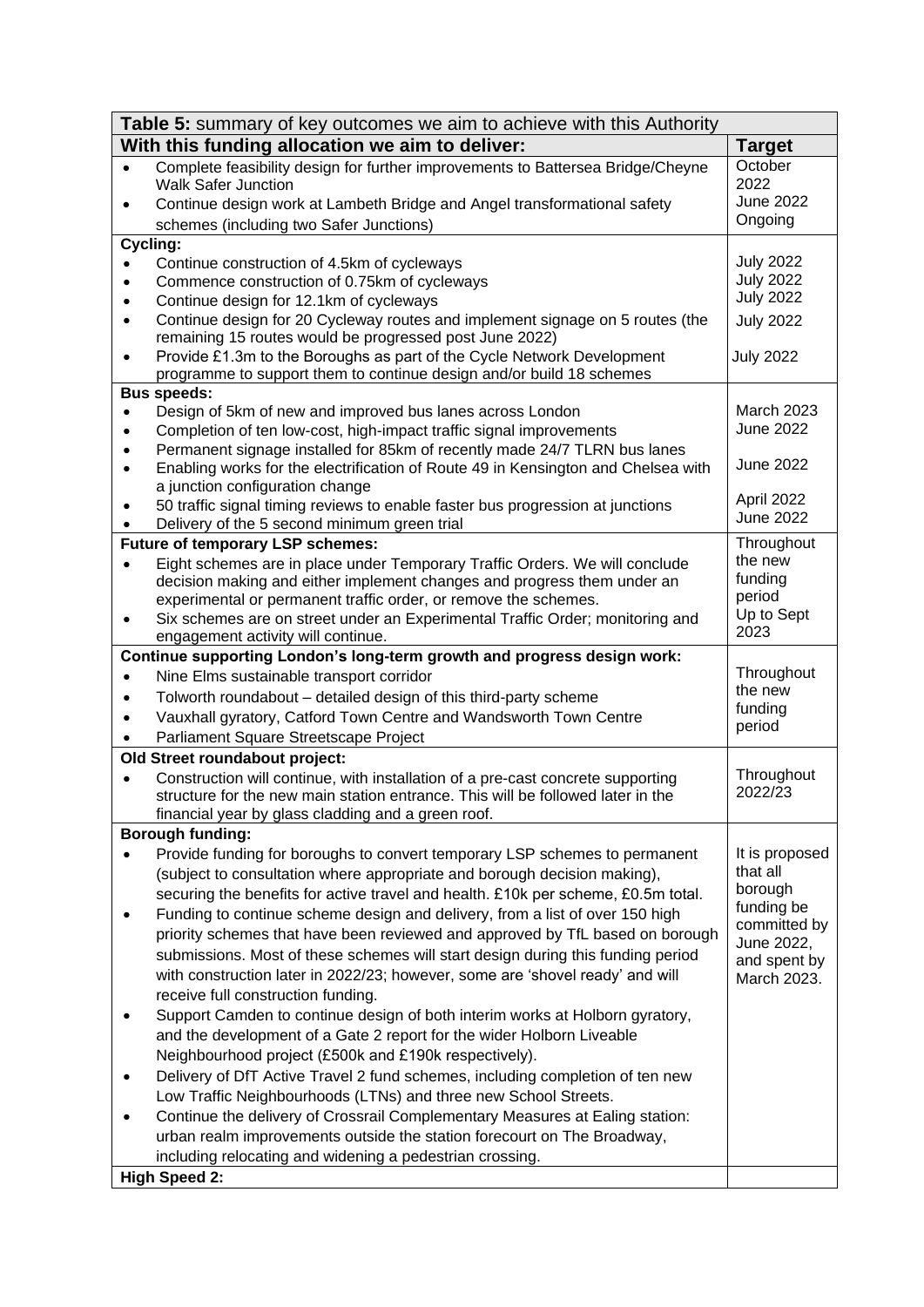| <b>Table 5:</b> summary of key outcomes we aim to achieve with this Authority                                                                                                                                                                                                                                                                                                                                                              |                                                                                                                                           |  |  |
|--------------------------------------------------------------------------------------------------------------------------------------------------------------------------------------------------------------------------------------------------------------------------------------------------------------------------------------------------------------------------------------------------------------------------------------------|-------------------------------------------------------------------------------------------------------------------------------------------|--|--|
| With this funding allocation we aim to deliver:                                                                                                                                                                                                                                                                                                                                                                                            | <b>Target</b>                                                                                                                             |  |  |
| Support the delivery of HS2 whilst managing the impacts and risk posed by HS2                                                                                                                                                                                                                                                                                                                                                              | Ongoing                                                                                                                                   |  |  |
| (as a third-party programme) to ensure our interests are protected.                                                                                                                                                                                                                                                                                                                                                                        |                                                                                                                                           |  |  |
| Green Infrastructure Fund (GLA-funded £4m)                                                                                                                                                                                                                                                                                                                                                                                                 | £3m has                                                                                                                                   |  |  |
| This programme forms part of a wider Green, Healthy and Resilient Infrastructure<br>programme led by the GLA which will support the delivery of the Green New Deal<br>Mission to "tackle the climate and ecological emergencies and improve air quality<br>by doubling the size of London's green economy by 2030 to accelerate job<br>creation for all".<br>The programme will deliver a mix of Borough and TfL-led highway schemes, with | been<br>allocated to<br>borough<br>projects, and<br>£1m to TLRN<br>projects.                                                              |  |  |
| a pan London geographic spread. The key focus is on Green Infrastructure<br>elements that might not otherwise be able to be delivered in existing schemes,<br>with several exemplar schemes to demonstrate what can be achieved.                                                                                                                                                                                                           | We aim to<br>confirm<br>borough<br>allocations,<br>from the<br>£3m, by May<br>2022<br>following<br>borough<br>submissions<br>of interest. |  |  |